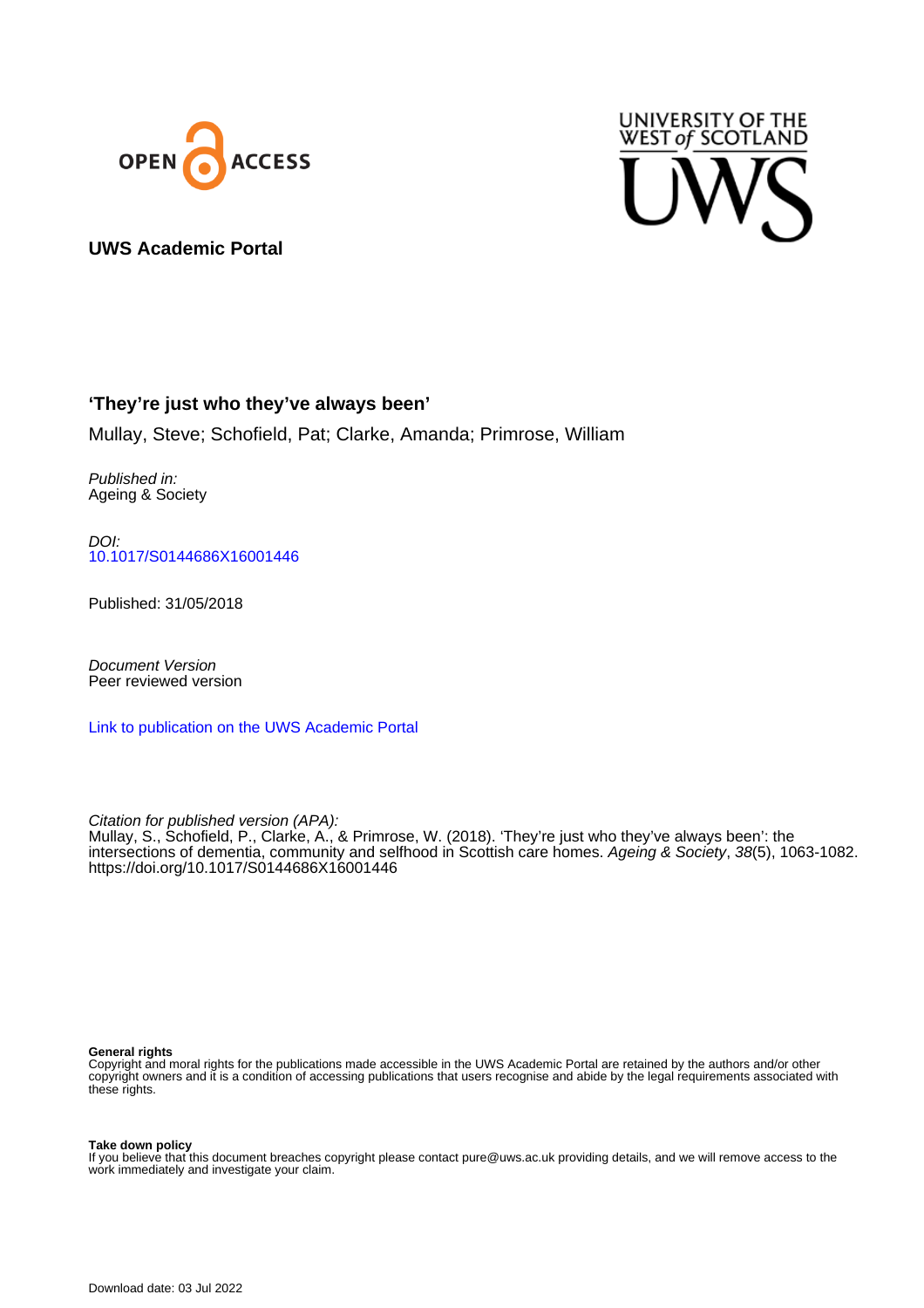# **'They're just who they've always been': The Intersections of Dementia, Personhood, and Community in Scottish Care Homes.**

## **Abstract**

Issues stemming from differences in cultural identities affect residents and workforces in care homes in Scotland, as they do across the United Kingdom. Theoretical guidance and policy drivers emphasise the importance of considering cultural diversity when planning or enacting person-centred care processes, regardless of where health or social care takes place. Nevertheless, there is a recognised worldwide dearth of research concerning the intersections of cultural differences, dementia and long-term care. A recent research study found that certain poorly-understood aspects of culture and society could be seen to constrain person-centred care in some Scottish care homes. Conversely, other little-recognised sociocultural phenomena were observed to positively bolster it. Relevant to these assertions are;

- restricted understandings of the historically-located contexts of formative cultural identity in Scotland.
- a general failure to acknowledge the influence of inter-generational cultural change.
- limited understanding of the nature of interactions between staff and service users from different cultural backgrounds.
- lack of knowledge of the power of shared identity and community as a bulwark against the erosion of personhood often associated with dementia.

1 This paper describes findings from the aforementioned study, providing fresh insights into how cultural identity bears upon the interactions between workers and residents with dementia in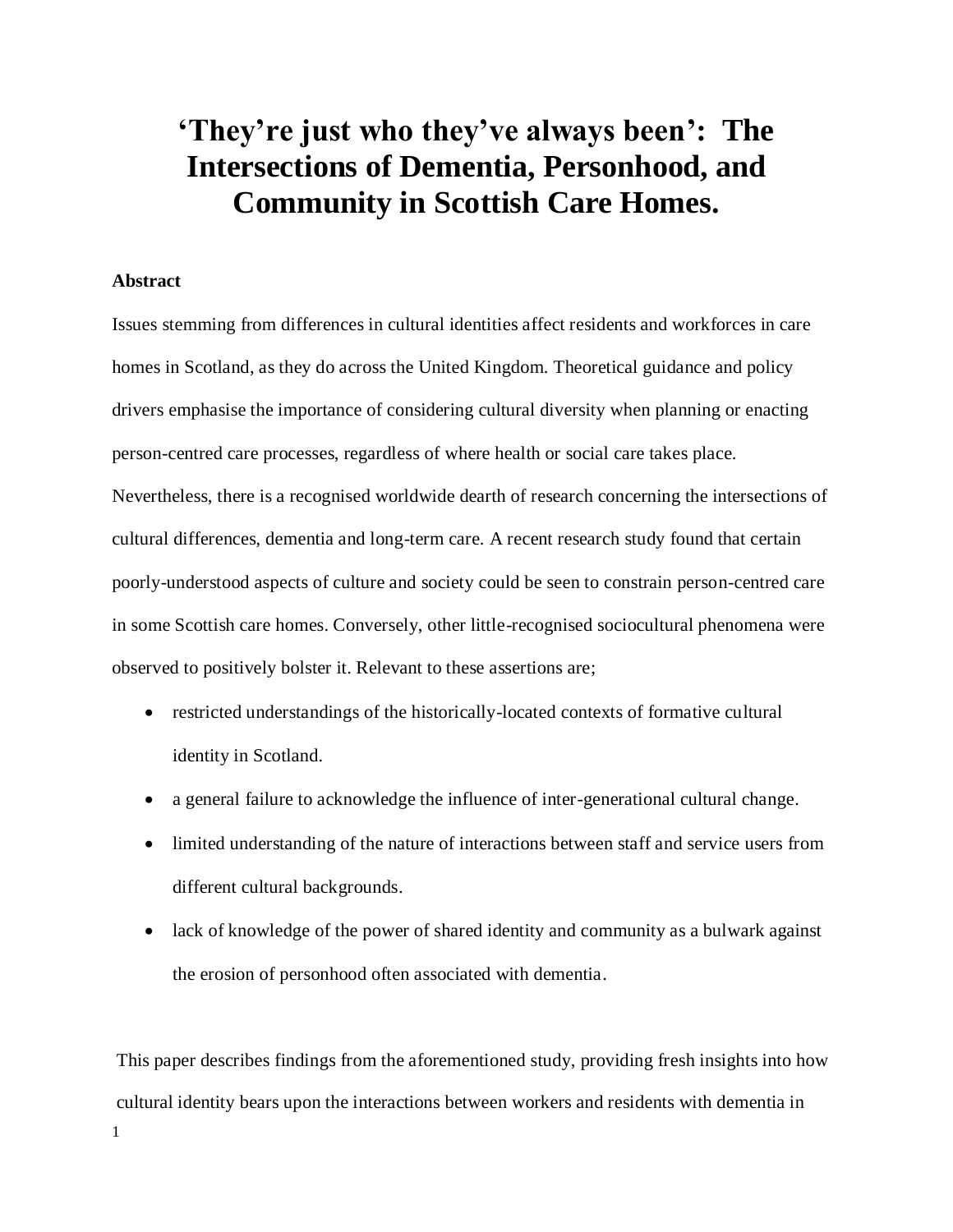Scottish care homes. It goes on to suggest how the school of 'person-centred care' may be developed through further research into these phenomena.

### Keywords: *dementia, person-centred care, identity, culture, community, Scotland.*

## **Introduction**

This paper presents the process and outcomes of an investigation into cultural identity as it affects the lives of people with dementia in Scottish long-term care settings. Throughout, a standpoint influenced by social constructionist conceptions of the nature of 'self' provided the philosophical backdrop, as elaborated in the work of Sabat (2001). Social constructionism holds that all knowledge is historically and culturally specific. In this sense, selfhood and social reality itself is 'constructed' via the discursive practices which occur between people. Perceptions of what and who we are exist within, and are defined by, the social interactions taking place throughout our lives. Dementia is often associated with the progressive erosion of self within individuals, although this commonly-held belief has been challenged (Sabat 2001). Nevertheless, people with dementia may be particularly vulnerable to loss of identity and damage to selfhood in long-stay care settings (Chaudhury 2008). This results from any number of factors: loss of long-familiar social/environmental anchors, the effects of organisational policies, constraints on revenue budgets, variations in staff training, the personal traits of staff and so on. The study took as its special focus the cultural component of the construction of self (Sabat 2001). It illuminated perceived weaknesses in the recognition and treatment of this in maintaining selfhood (as part of claimed 'person-centred' approaches) in individual care home residents in Scotland. The study adopted the view that cultural identity (most especially that which shapes us as human beings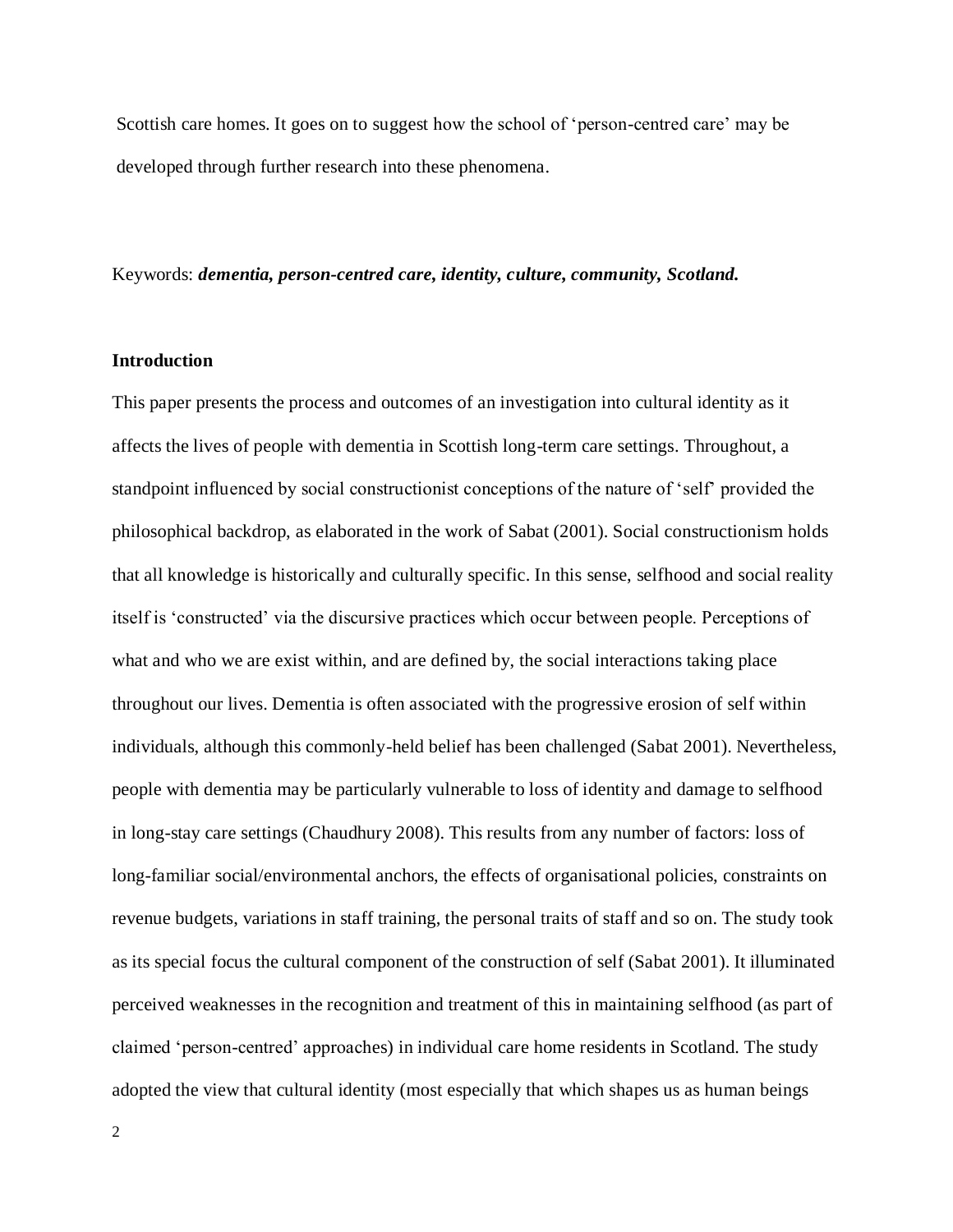early in our lives) as it affects the fields of health and social care is represented by a much more complex and dynamic set of phenomena than has hitherto been acknowledged. This assertion must be considered alongside the fact that *recognised* facets of cultural diversity and dementia have been poorly researched worldwide, and, moreover, a particular lack of investigation has characterised British health and social care contexts (Bowes and Wilkinson 2003). To this end, relevant theory, and health and social care policy as they are deemed to relate to these contexts are reviewed and discussed here. The research methods employed by the study are described, the findings outlined, and conclusions given. In summary, the contention will be made that the outcomes of the study cast light on potential weaknesses in the treatment of selfhood (and thus 'person-centredness') in Scottish care settings for people with dementia, while pointing in the direction of new research avenues which may offer some means to address this.

## *Cultural diversity and the older person with dementia*

The necessity of considering the needs of people from diverse cultural backgrounds in health and social care settings is widely acknowledged in the literature, and is best known in the work of Madeleine Leininger (1997 pp.341-347). She conceived the theory of 'transcultural nursing', believing that nurses should possess knowledge of the 'symbols, expressions and meanings' of the cultures they are likely to encounter during their working lives. Adherents of this approach point out that an individual's cultural background will greatly influence how he or she makes sense of the world around them (as part of the socially-constructed self), including how they engage with health and social care services (Shenk and Groger 2006). 'Cultural competence' refers to the capacity of systems and staff to provide culturally -appropriate care to people with diverse values, beliefs, lifestyles and histories, and derives in the main from Leininger's work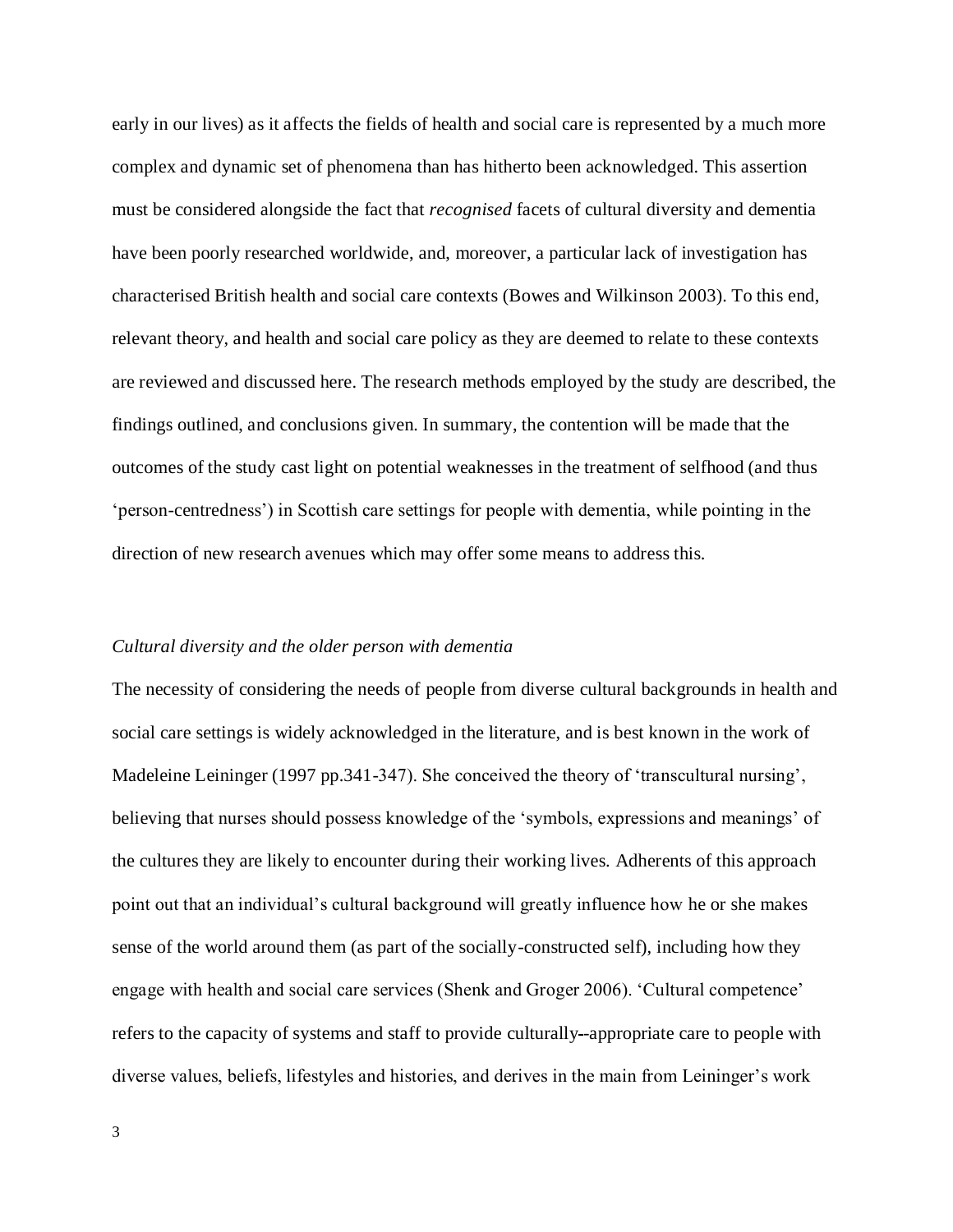(Betancourt, Green, Carillo and Ananeh-Firempong 2003). Kitwood's (1997) oft-quoted model of 'person-centred care', which was formulated specifically for people with dementia, calls for consideration of the diversity of people's backgrounds. The Scottish government imbue a similar focus to policy.

In 'Fair for All: Improving the Health of Ethnic Minorities and the Wider Community in Scotland' (Scottish Executive 2002), and in 'All our Futures; Planning for a Scotland with an Ageing Population' (2007 p.20), the Scottish Government pledges to '...encourage all to understand the needs of older people in all their diversity '. In the National Dementia Strategy (2010), Holyrood assures a personalised approach to care, promising that the needs of minority groups will not be missed. These assertions are matched in policy documents emanating from Westminster. These statements occur in the rhetoric of governments of other developed countries, most notably those with substantial immigrant populations (Cox 2007). However, the aforementioned dearth of research into these phenomena inhibits the formulation of practical approaches to understanding the culturally-located needs of older people, especially in the United Kingdom. It must be emphasised here that a profound lack of awareness of the breadth of innate cultural difference (which is not necessarily dependent upon a person's membership of a 'recognised' or widely acknowledged minority ethnic or cultural group) compounds these deficiencies enormously. If such diversity as it affects the lives of people with dementia is not well understood, it is simply not possible to adequately consider it in service design and at the point of service provision. The following section will explain this assertion more thoroughly.

## *Issues for investigation: the research questions*

A number of potential problems can be found in theoretical and political approaches to the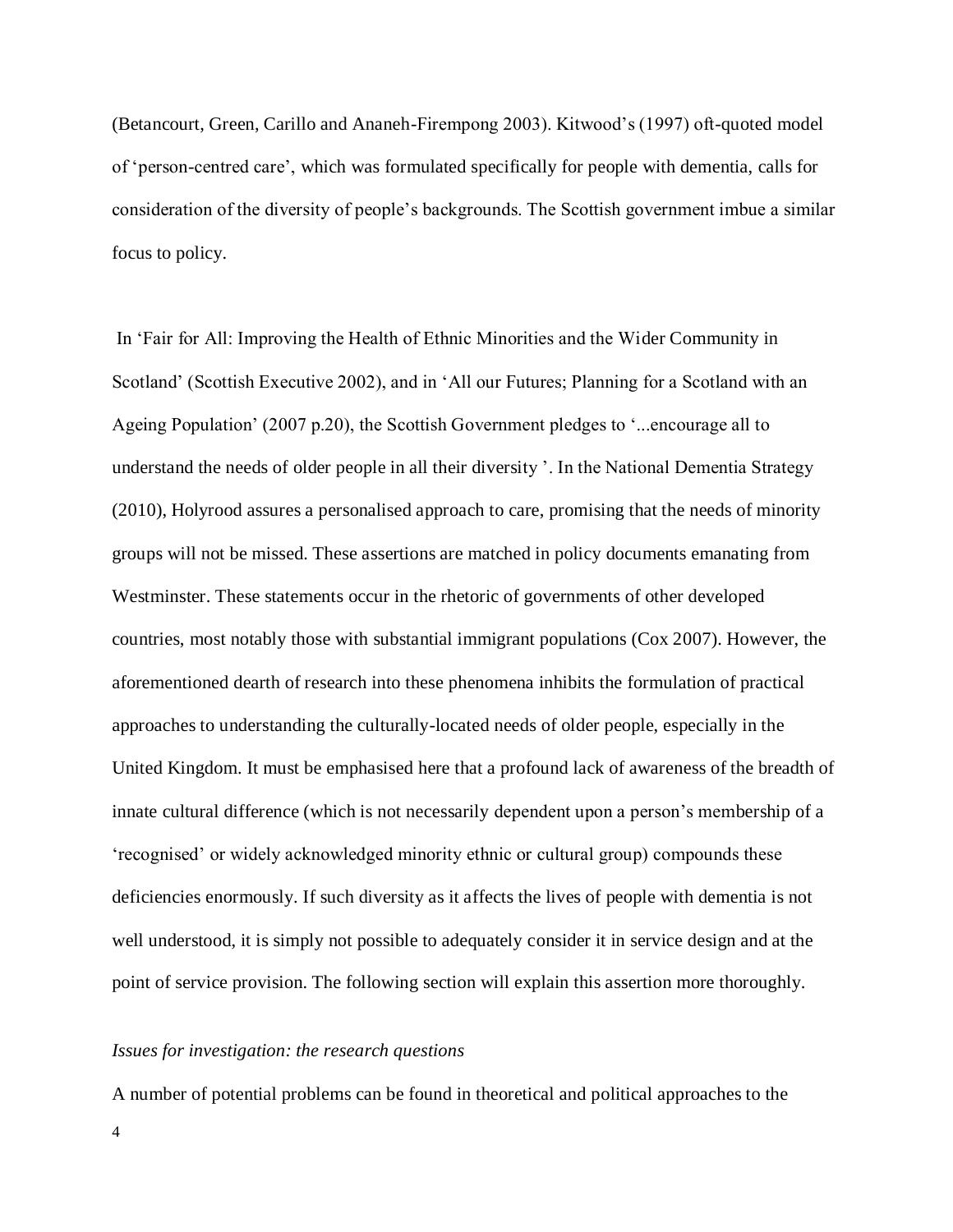practical effects of cultural differences and dementia in Scotland, and in the UK as a whole. Culley (2006) describes a lingering failure in developed countries such as Britain to recognise and cater for the multifarious influences which impart a fluid, ever-changing and elusive nature to culture. He associates this with the influence of traditional transcultural models of care, which tend to depict cultural manifestations of diversity/identity as inevitably fixed, well-defined, easily visible, and easily addressed – quite literally, 'black and white'. Also, as seen in 'Fair for All' (2002) Scottish government policy invariably associates cultural diversity among service users with immigrant populations only. This standpoint assumes the cultural homogeneity of ancestral Scots. However, such a view flies in the face of history.

Trevor-Roper (2003 p.15) describes in detail the breadth of cultural diversity which existed in Scotland among long-established ancestral population groups, and which ceased to be recognised in the eighteenth century as the result of a wholly artificial process labelled by him as 'the creation of tradition'. Although one Scottish national culture now dominates, remnants of the older diverse mix still exist. In today's Scotland, there are still indigenous population groups who do not see themselves as Scots. Examples are many of the people of the Shetland and Orkney Islands, who have no history of Gaelic, speak dialects heavily suffused with Old Norwegian words, and look to Scandinavia for cultural links. Indeed, research reveals a definite rejection of Scots identity in these areas (Cartrite 2008). The Shetlanders and Orcadians represent the conscious vestiges of a historical Scotland which was inhabited by culturally diverse white population groups (Mitchison 2002 and Cartrite 2008). Hickman, Walter, Morgan and Bradley (2000), in discussing the UK as a whole, describe 'the myth of homogeneity of "white" British society'. According to the Office of National Statistics (2010) '...the UK today is more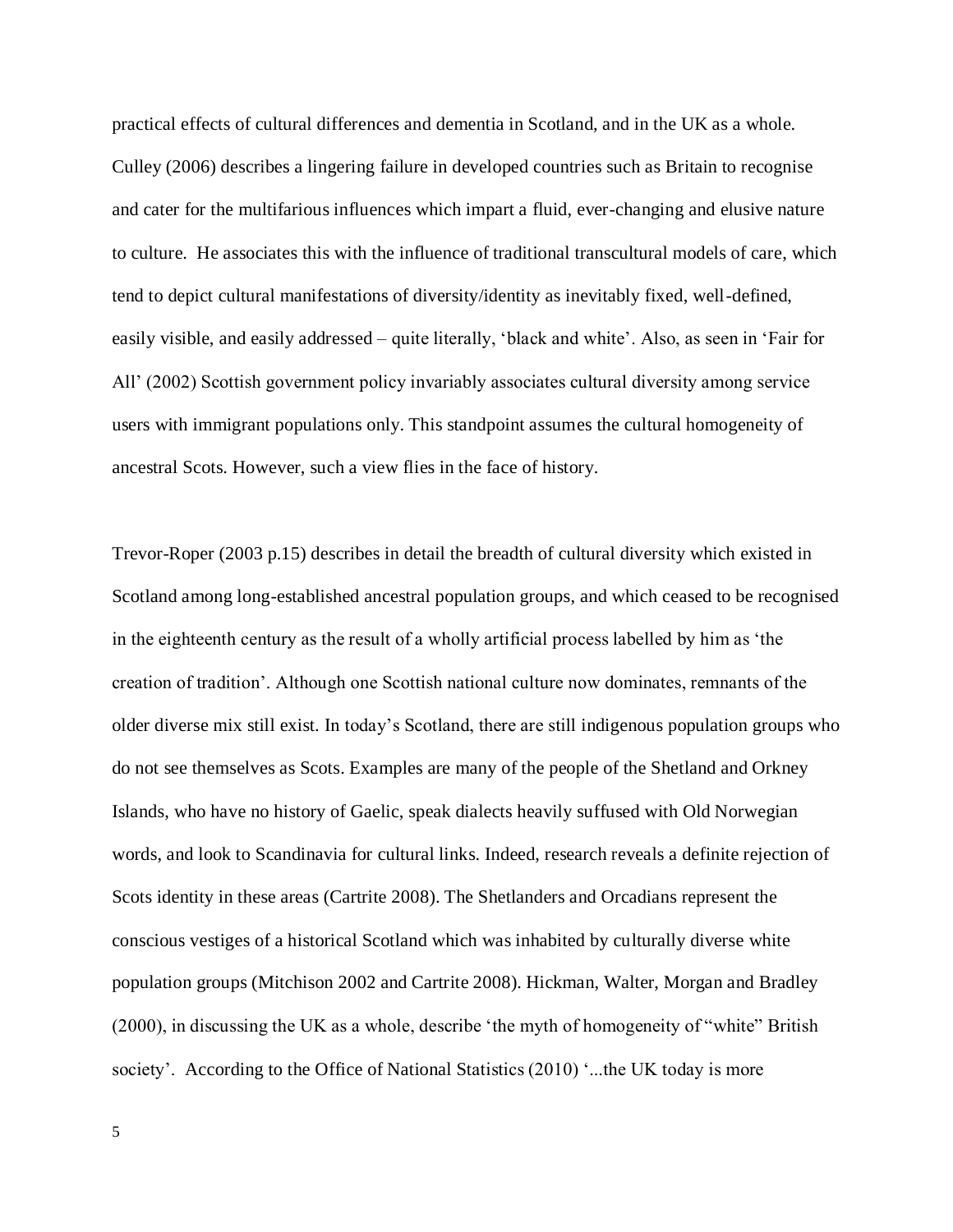culturally diverse than ever before', and explicitly link this to '4.6 million people from a variety of *non-white backgrounds'* (my italics). Confusingly, the same paper goes on to discuss 'white Irish' people as a discrete minority in the UK and also labels 'white Caribbean' as 'mixed ethnicity'. It has to be acknowledged, however, that the ONS now cover the concept of white ethnicity in more appropriate detail (2014).

In summary, Hickman et al (2000) argue that, in the UK, 'multi-culturalism is not reducible to skin colour', and conclude that current paradigms dealing with cultural diversity in care systems have a rigid, 'one-size-fits-all' nature. Mold, Fitzpatrick and Roberts (2005) argue that quality service provision includes acknowledging ethnic diversity in all older people, regardless of official 'minority ethnic' status. This requires an acceptance of potential ethnic/cultural diversity within non-immigrant groups whenever necessary. Exploring whether diversity in cultural identity among ancestral Scots population groups impacts on care processes in ways that have hitherto not been recognised was a key part of the study, and formed the first research question. A related consideration is that cultural differences *within* ethnic groups might actually outweigh cultural differences *between* ethnic groups (Duffy 2001).

As Sewell (2009 p.25) says, 'the language of "minority ethnic" groups does not fully acknowledge that many of the people being described as such were born in the UK, and regard themselves as Londoners, Glaswegians or British'. Little acknowledgement is given to the fact that younger and older people from the same ethnic background might possess different, while perhaps overlapping, cultural views of the world. It cannot be assumed that younger members of a given ethnic group are automatically culturally-competent as care workers for older members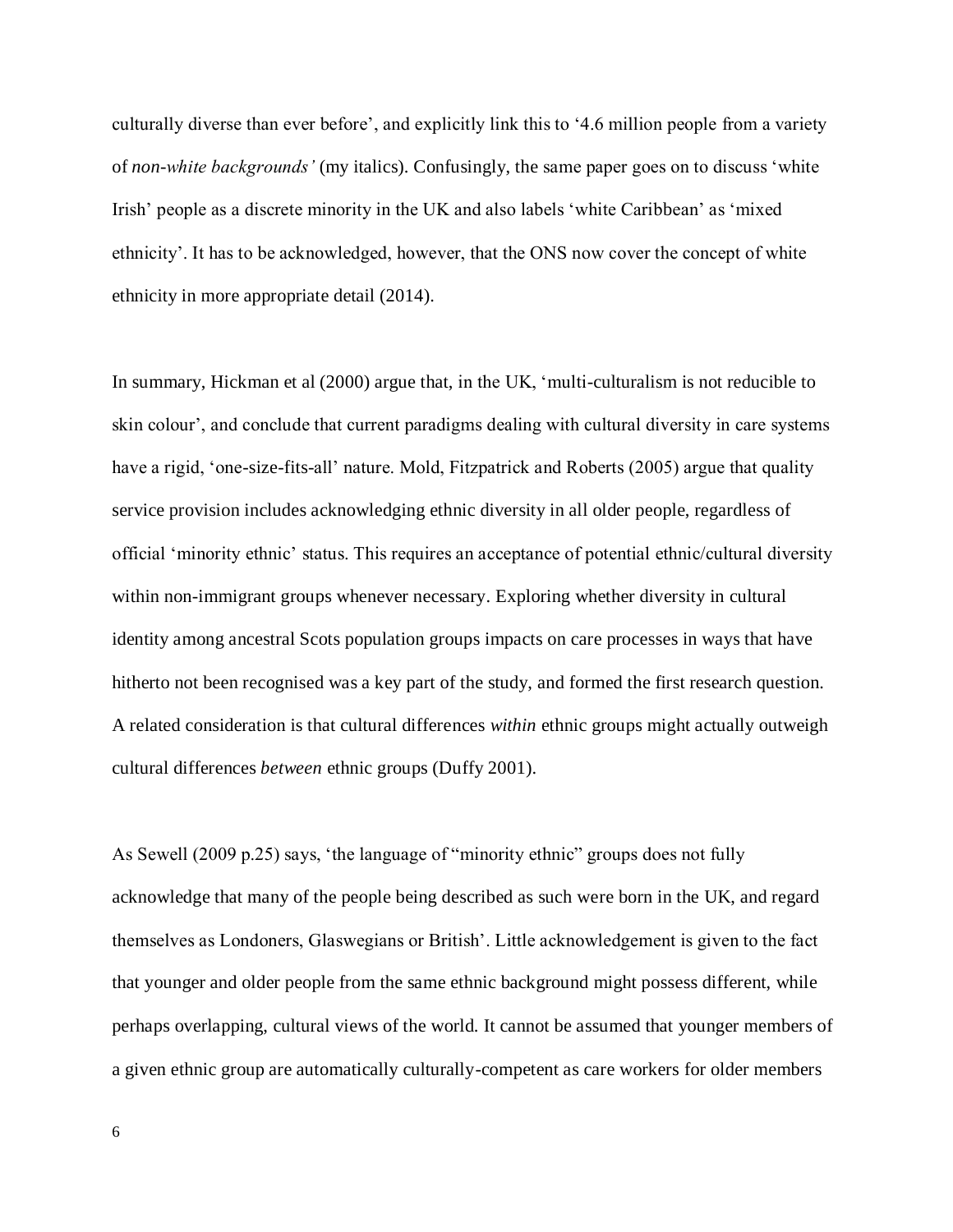of that group. The study aimed to examine this aspect of care, and this became the second research question.

The third research question was based on the fact that little research has covered the effects workers from non-UK backgrounds may have on culturally-effective service delivery in care homes. Froggatt, Davies and Meyer (2009 p.11) note that a 'high proportion of the workforce in care homes are non-nationals, raising challenges with respect to communication skills and mutual cultural awareness'. How do care workers from widely differing immigrant backgrounds practise 'culturally-competent care' with service users in Scottish care homes? Do care home staff who come from immigrant backgrounds always have enough situational cultural knowledge to contribute to the maintenance of self for care home residents? These questions have never been meaningfully investigated in a British context.

In short, it can be argued that existing appreciations of the broad phenomenon of 'culture' within health and social care may lack the flexibility and sensitivity to adequately address the complex, amorphous and difficult-to-perceive issues likely to be associated with cultural diversity, dementia and contemporary long-term care environments.

#### *Dementia and cultural identity; a special challenge for long-term care*

Stevenson (2010) describes how human beings have an inbuilt ability to adapt to changing social and cultural environments. However, certain individuals can progressively lose this facility, such as many older people with significant dementia. Indeed, these people may inhabit a psychological reality suffused with the cultural patterns of their formative years, which have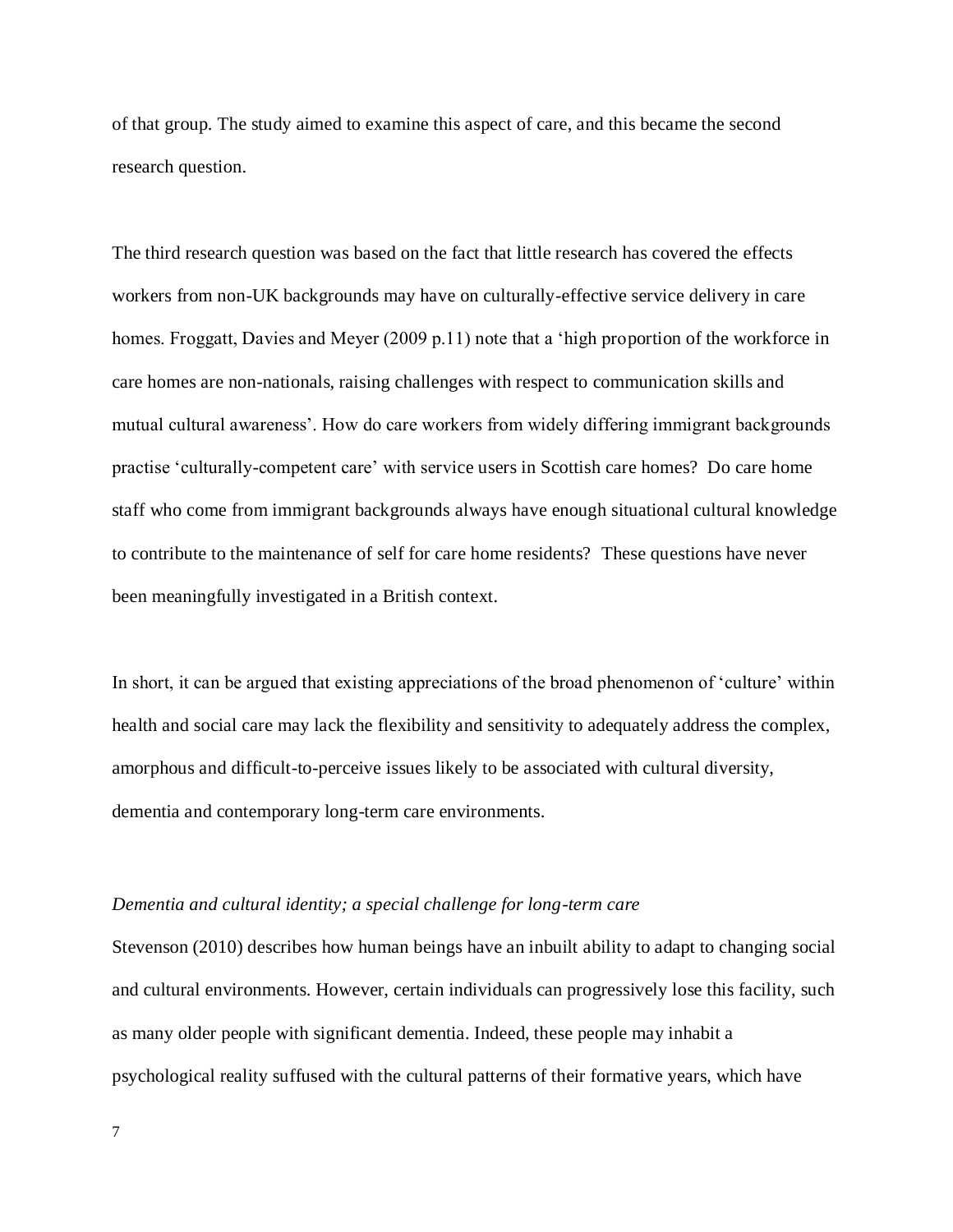vanished or have significantly mutated, and which may have hugely reduced relevance in contemporary contexts. Edvardsson and Nordvall (2008 pp. 491-498) sum this up as being '*...lost in the present but confident of the past'* (my italics). As outlined by Sabat (2001), selfhood is inextricably linked to, and constructed via, life/lived contexts. In people who experience difficulty in adapting to the sudden and drastic changes of context represented by moving to live in a care home, an established sense of self can be greatly challenged. In plain language, they may not 'fit' in their new social environment, and might have limited cognitive capacity to personally tackle that as an individual. To this end, Orulv (2010 pp. 21-45) points out the importance of constructing care home situations which are 'in line with resident's previous experience' which allows them to 'find their place' in the here and now.

#### *Cultural diversity in Scottish care homes; an overview*

Little information exists concerning the number of people from traditionally-conceived minority ethnic (ME) backgrounds in Scottish care homes. The ethnic demography of care homes in England is similarly under-researched, although England has a much larger ME population than Scotland (people from ME groups comprising 9% of the total population of England, and only 2% of the Scottish population). Writing in 2005 (pp.1-7), Mold et al noted that data for ME people in English and Welsh care homes were not classified by age, although they give a figure of 'approximately 25, 166 ethnic adults in care homes in England and Wales'. Their review of the literature found only three UK journal articles dealing specifically with people from ME groups in care homes. If this is set alongside the contention already made in this paper (that cultural identity/diversity as it affects selfhood in people with cognitive decline is poorly understood, and extends to much more than that associated with traditional portrayals of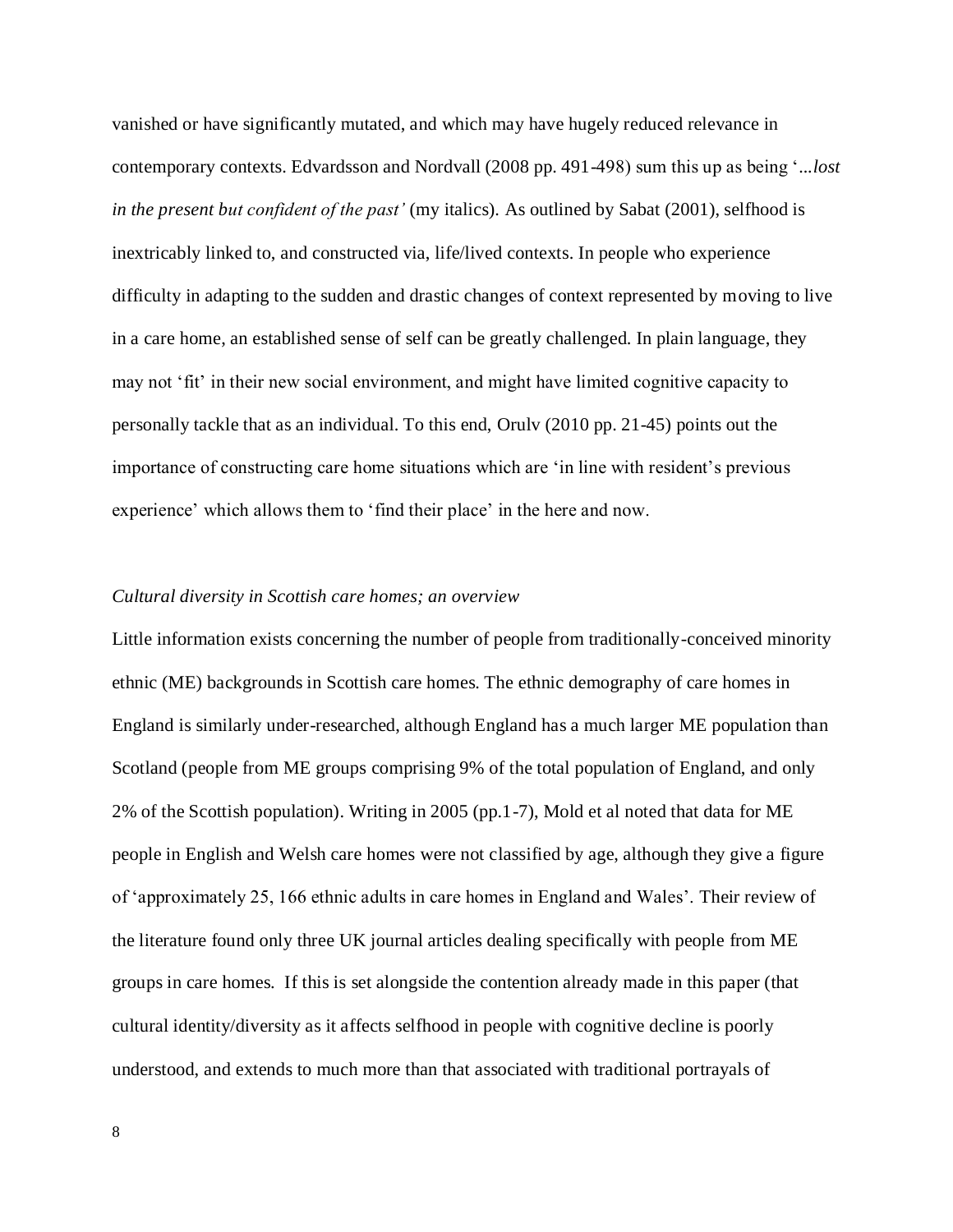ethnicity) then the lack of insight into the intersections of cultural differences, dementia and long-term care could be taken as profound. This study provided initial inroads to understanding the potential influence of these ill-recognised phenomena. The following sections of this paper will detail how this took place.

## **The research context**

## *Places and people*

The original intention was to recruit care home residents from 'traditional' ME groups as well as from white Scottish backgrounds, to afford the opportunity to make comparisons. Unfortunately, approaches to over nine hundred care homes to ask if they would be interested in taking part were met with limited success, eliciting only twenty-five responses (and none of these homes accommodated people from traditional ME backgrounds). Ultimately, six care homes were selected; three in Scottish cities and three in a very remote and rural region (one of the aforementioned parts of Scotland in which local cultural identity does not always resonate with that of the rest of the country). Care home staff, and residents took part in the study, criteria for participation being the following;

## • *Care home residents*

An existing diagnosis of dementia. Wherever possible, different in terms of personal formative culture from the greater proportion of the social care staff and nurses working in their care home (this was not always achievable, particularly in Shetland).

## • *Care home workers*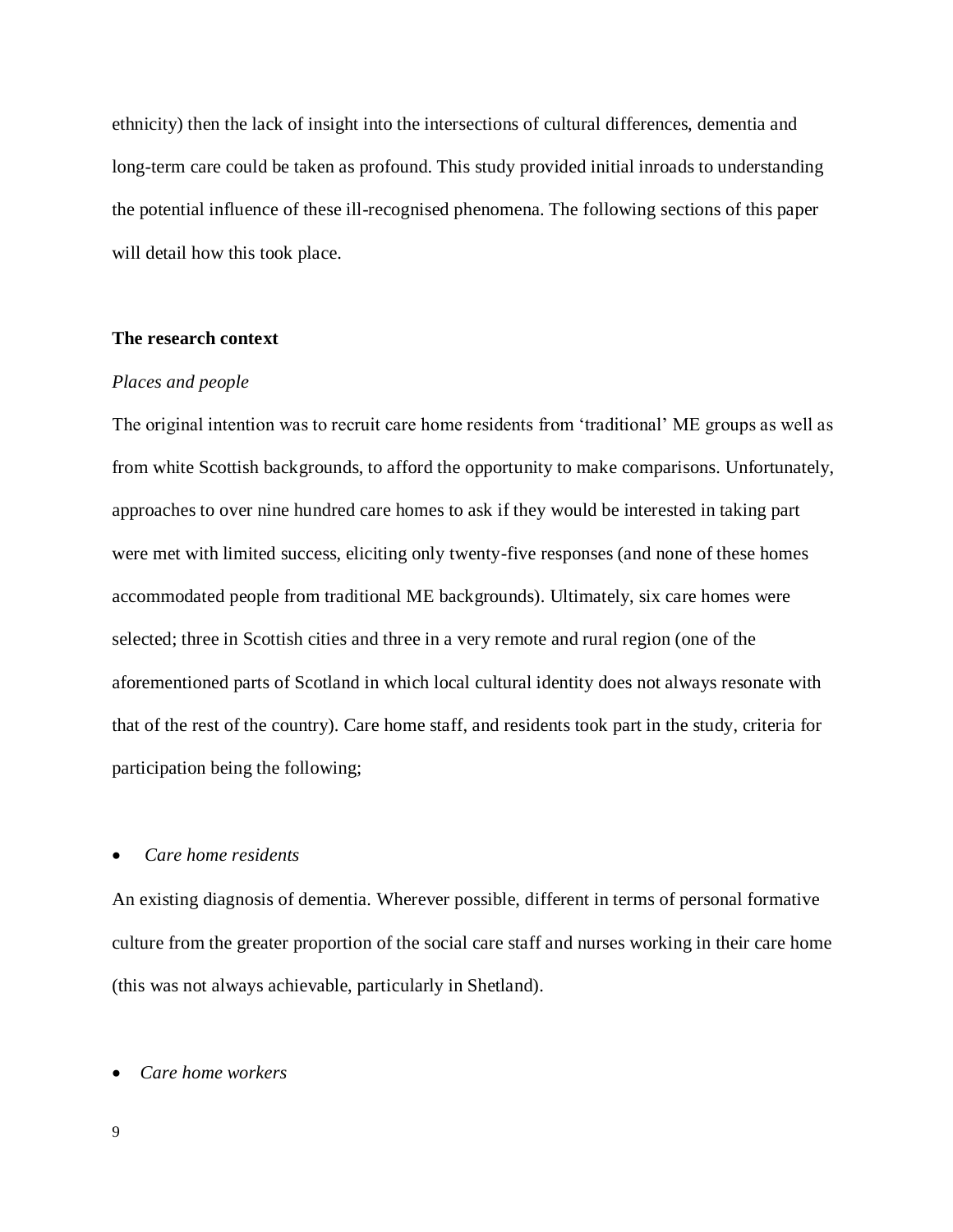'Hands -on' direct care staff (social care workers and registered nurses). Different in terms of personal formative culture from the majority of care home residents in their place of work, or significantly younger than the bulk of these residents (in order to search for evidence of 'intergenerational' cultural differences.

## *Methodology and methods*

The analysis was qualitative in nature, and took the form of an ethnography. Spradley's (1979 and 1980) ethnographic techniques of participant observation and interview were used to gather data in research venues, which was then analysed using his 'cultural domain analysis' approach. Parker's (1992) method of poststructural discourse analysis was used to interpret the cultural themes emerging from cultural domain analysis.

#### *Spradley's approach*

Data from observation was categorised into 'analytical cultural domains' which were deemed to represent interactions between workers/residents characterised by culturally-effective 'personcentred' care. A wide search of the literature provided baseline criteria for defining interactions which supported 'good' culturally –effective person-centred care (such as 'taking time to speak to residents', or 'knowing personal history of residents'). The same process was used to identify and categorise interactions which could be seen to inhibit culturally-effective person-centred care. The number of times each domain recurred was taken to indicate the prevalence of a particular pattern of 'supporting' or 'inhibiting' interaction. A pseudo-statistical means of tabulating and comparing these patterns of prevalence in types of interactions was adopted.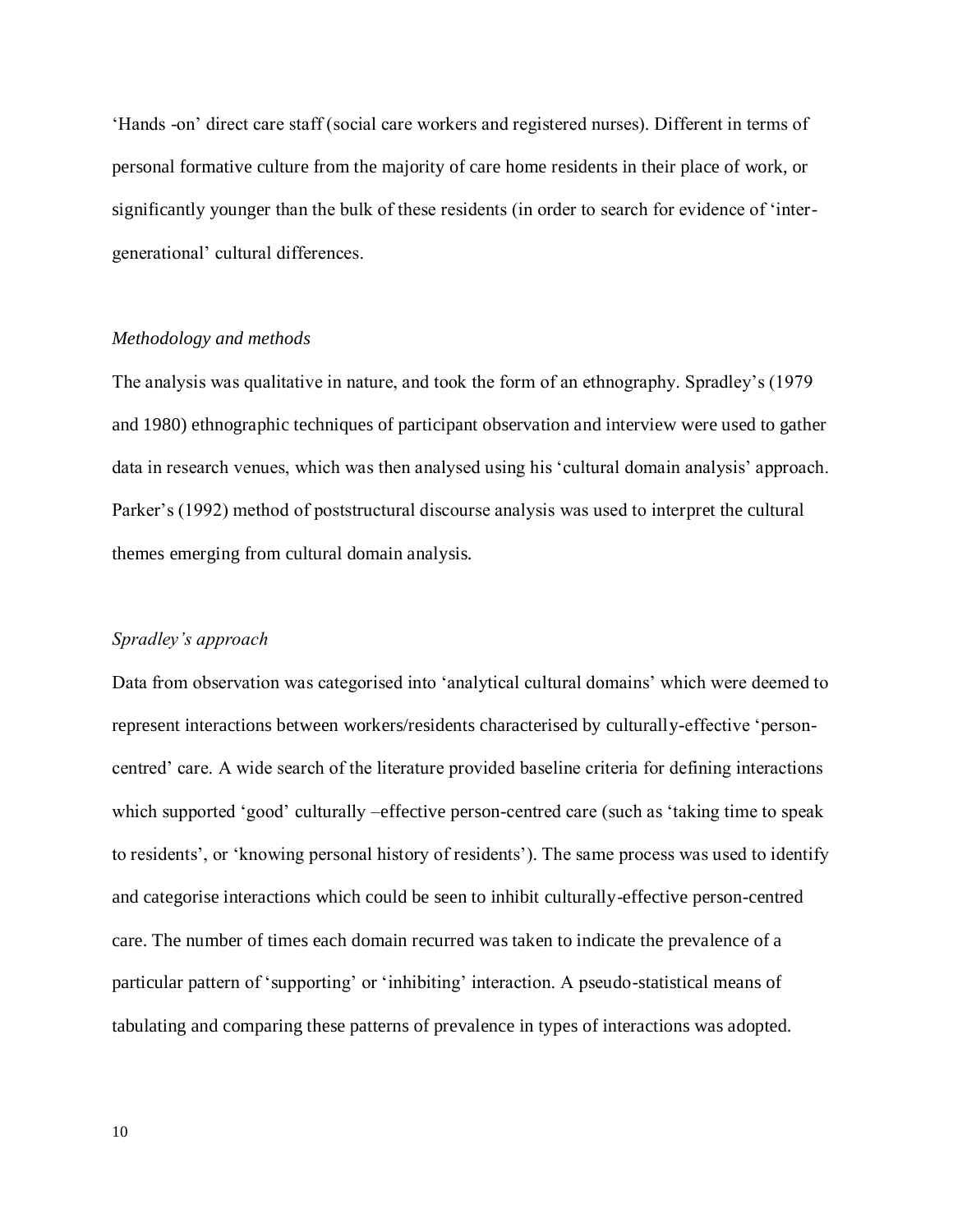The results of this process are condensed and shown in the table below:

#### *<insert Table One here>*

Data from interviews was categorised into 'folk cultural domains', which here subjected to a similar process. This part of the data analysis differed only in that the size, rather than the number of domains were used to indicate strengths of 'supporting' and 'inhibiting' interactions (the size of folk domains stemming from individual interviews were taken to represent the focus and importance the interviewee ascribed to specific facets of life in the care home, which could be 'supporting' or 'inhibiting' of person –centredness). The patterns derived from this mirrored almost exactly those seen in analytical domain analysis, in terms of being supporting or inhibiting of person-centred care (examples from the two care homes with, respectively, the largest supporting and inhibiting domains are given below).

## *Rosetree Care Centre, Shetland Isles*

- 1 Promoting (residents') happiness
- Maintaining a sense of continuity in life (for residents)
- 'Knowing' the person
- Maintaining links with the community

(the largest four folk domains out of 16 shared by all the interviewees there).

## *Westmont Care Home, Aberdeen*

- Pressures on time ( as they affect care processes)
- 'Knowing' the person.
- 11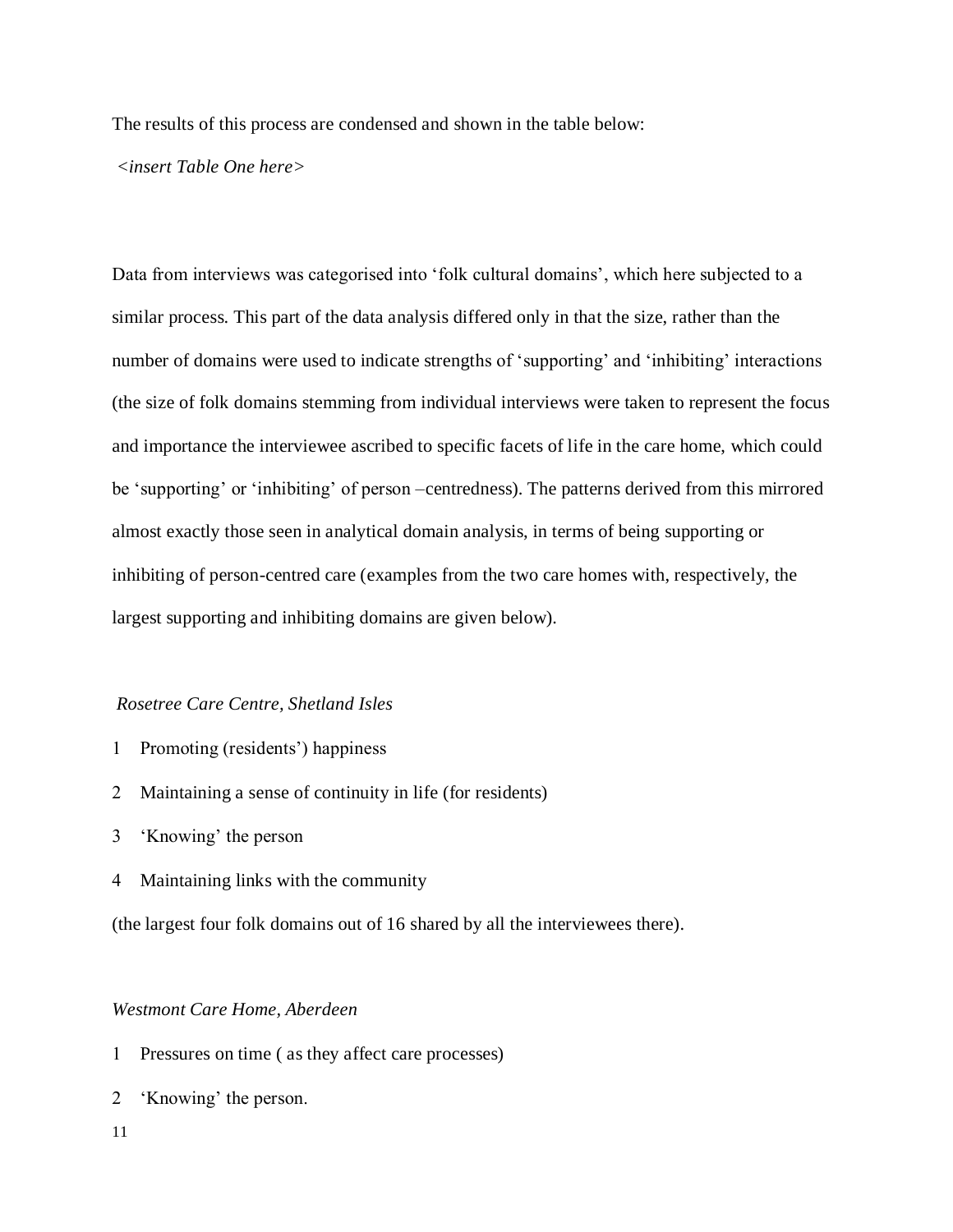- Dynamics that inhibit 'knowing' the person (expressed as 'a lack of time' and 'communication problems').
- 'Problems with teamwork'

(the largest four folk domains out of 18 and shared by all the interviewees there).

Using folk domain analysis, the actions, beliefs and attitudes of individual workers could be aggregated to give understandings of the dominant patterns of person-centred/culturally-effective care in specific care home environments. Of course, this also gave insights into patterns of interaction which were ineffective, or which or actively inhibited these patterns. Along with the patterns discerned from analytical domain analysis, these were viewed as broad *cultural themes*  bearing on person-centredness in these setting ('culture' in this statement being taken to refer to that occurring as (or affecting) 'ways of working' in the different care homes). It was recognised that, just as individuals working and living in care homes are affected by dynamics occurring within these specific contexts, care homes themselves exist within greater sociocultural contexts suffused with pressures which shape these dynamics. This being so, understandings of individual and local contexts will only come when the broader sociocultural context is also scrutinised. Parker's (1992) poststructural discourse analysis was used to give recognition of broader socially-located reasons why particular themes in specific care homes were prominent; for example, in accepting that short-staffing contributed significantly to a dominant theme in a care home, considering *why* not enough staff were working in that home at that time.

The main discursive themes deriving from cultural domain analysis were depicted as texts to facilitate consideration, as recommended by Parker (1992). For clarity, they were depicted thus;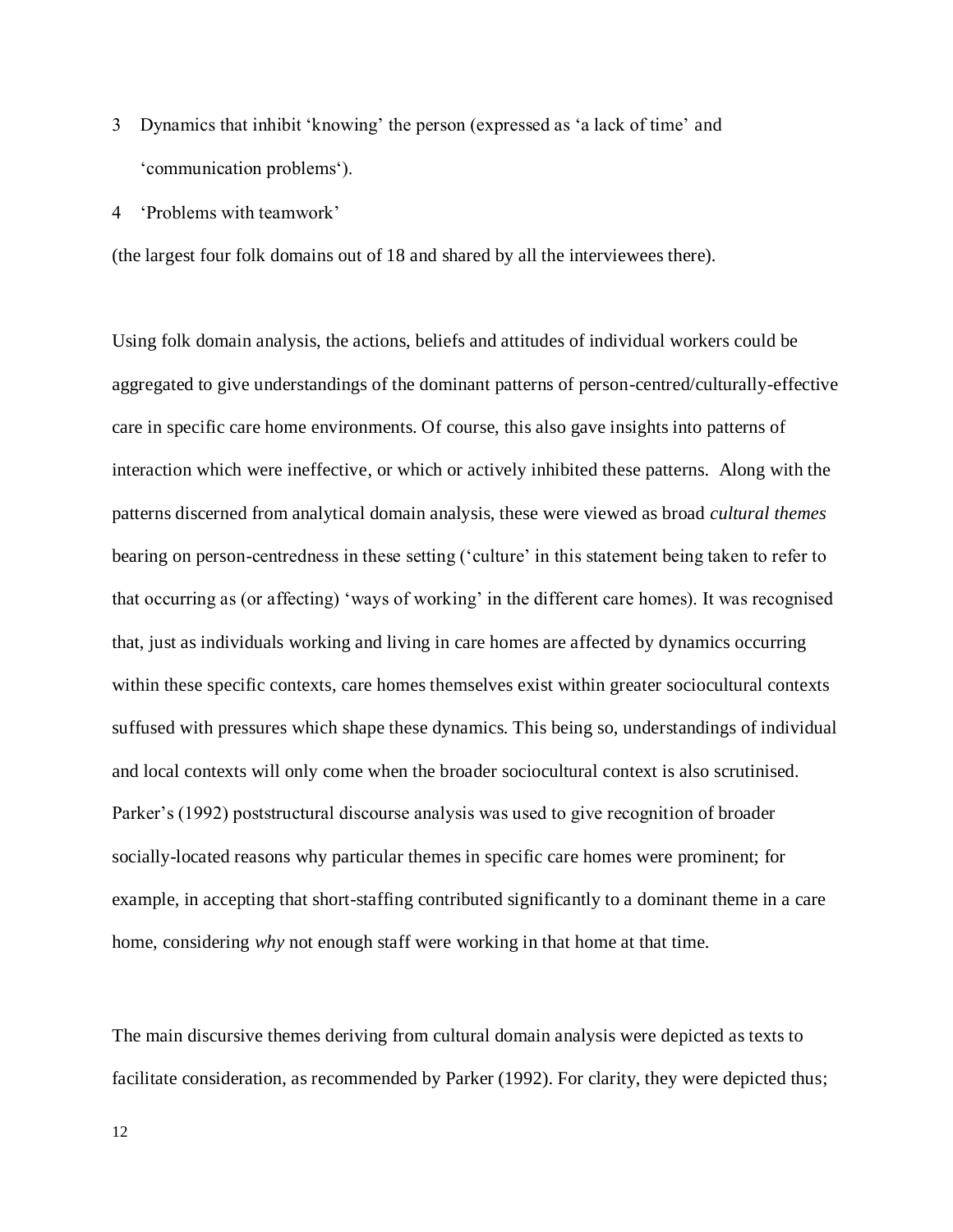*<Insert Figure One here>*

#### *<Insert Figure Two here>*

Following this, using Parker's approach, these themes were linked to the wider sociocultural discourses influencing the themes/texts portrayed in the above figures (these discourse diagrams could, if desired, be expanded upwards to encompass other influencing discourses originating outwith the care homes, all of which would ultimately bear upon good or bad culturallyeffective, person –centred care). The outcomes of the research process as a whole are laid out below.

## **Outcomes; analytical cultural domain analysis**

## *Community, mutuality and identity*

Broadly, as evidenced in by the observational 'analytical cultural domain analysis', significantly better culturally effective/person-centred took place in the care homes in Shetland. In that very remote/rural setting, the local authority (which owned and ran all participating homes there) had followed a policy of constructing the units in local areas, and residents often came from these 'parent' districts. This had a number of benefits. Residents were still living in the communities in which they had spent much, if not all of their lives. In two of the three homes there, wellconsidered built design allowed residents to observe ongoing local crofting and maritime activity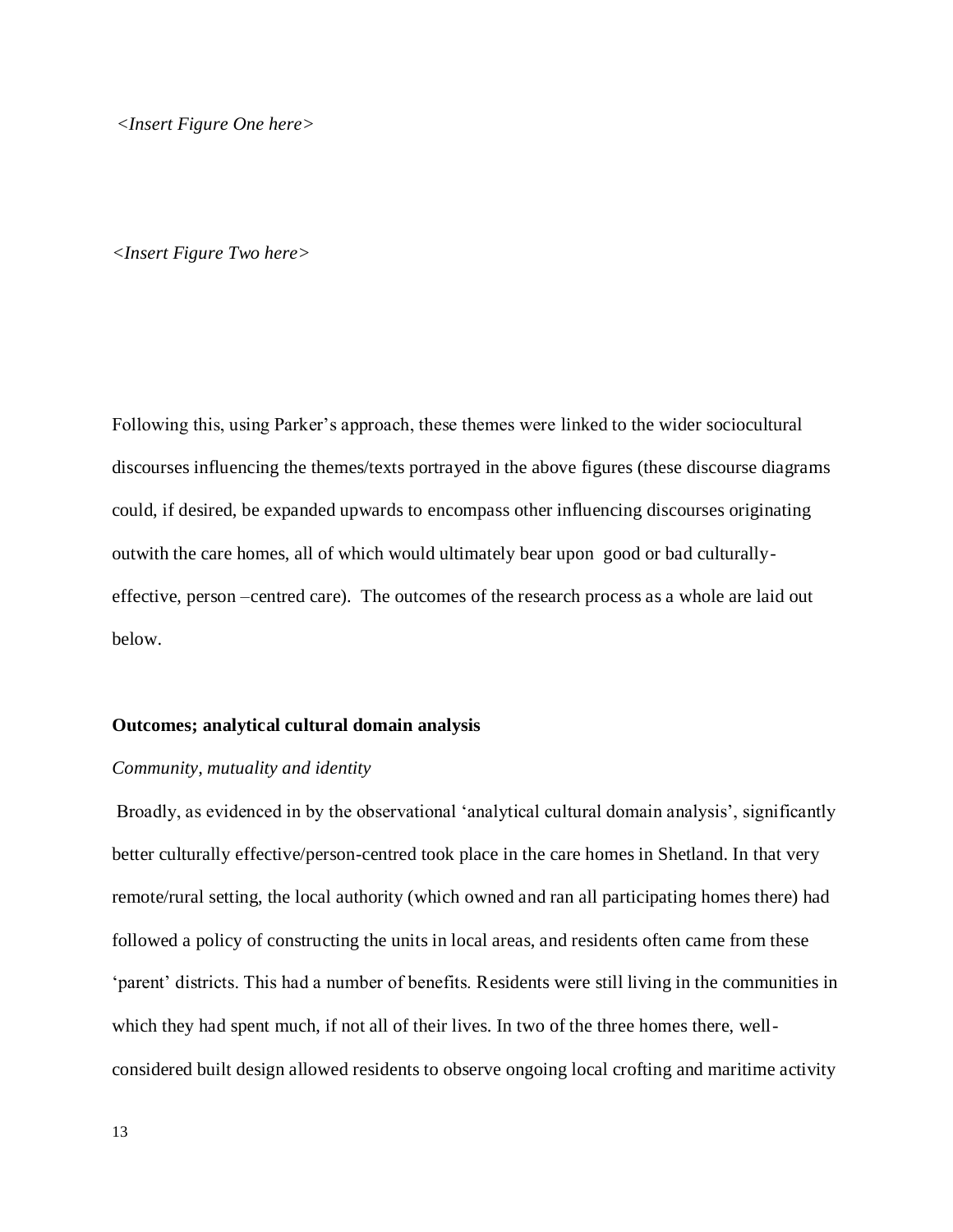(cultural staples for most of them). The care teams were mostly local people too, and had generally known the person before they had developed dementia (indeed, centuries-long inhabiting of the same community meant workers often had some form of material kinship with residents, be that by blood or by marriage). This meant that previously-mentioned potential difficulties stemming from the employment of workers of non- UK origins (Froggatt et al 2009) did not occur nearly as frequently as observed in the three care homes on the mainland. Also, these bonds of mutuality, based on shared personal and cultural understandings, and reinforced by the location of the care environment, meant that 'community' and 'place' played a huge part in reinforcing selfhood/personhood for residents with dementia (the term 'mutuality' was used by Kellaher (2000) to describe residents in care homes who shared a specific sociocultural template through which they viewed the world, based on religious belief. She pondered whether 'mutuality', and the benefits associated with that, could exist when religious affinity is not present). It was possible to conclude that, for the people in the districts where the care homes were located, affinity was found in the fact that individual identity was often inextricable from community identity (this assertion can be backed up by the conclusions of anthropologist Anthony Cohen (2007))**.** The fact that most care workers there shared cultural values and norms with the bulk of the residents was evidently of great value, although several instances were observed of much younger care workers who clearly found it difficult to tune in to the 'ways of seeing the world' displayed by residents (these care workers were of the same ethnic stock as residents, and often blood relatives). In workers, this was generally accompanied by a lack of ability to speak the local dialect, and was often compounded by loss of the ability to speak standard English among residents because of encroaching dementia.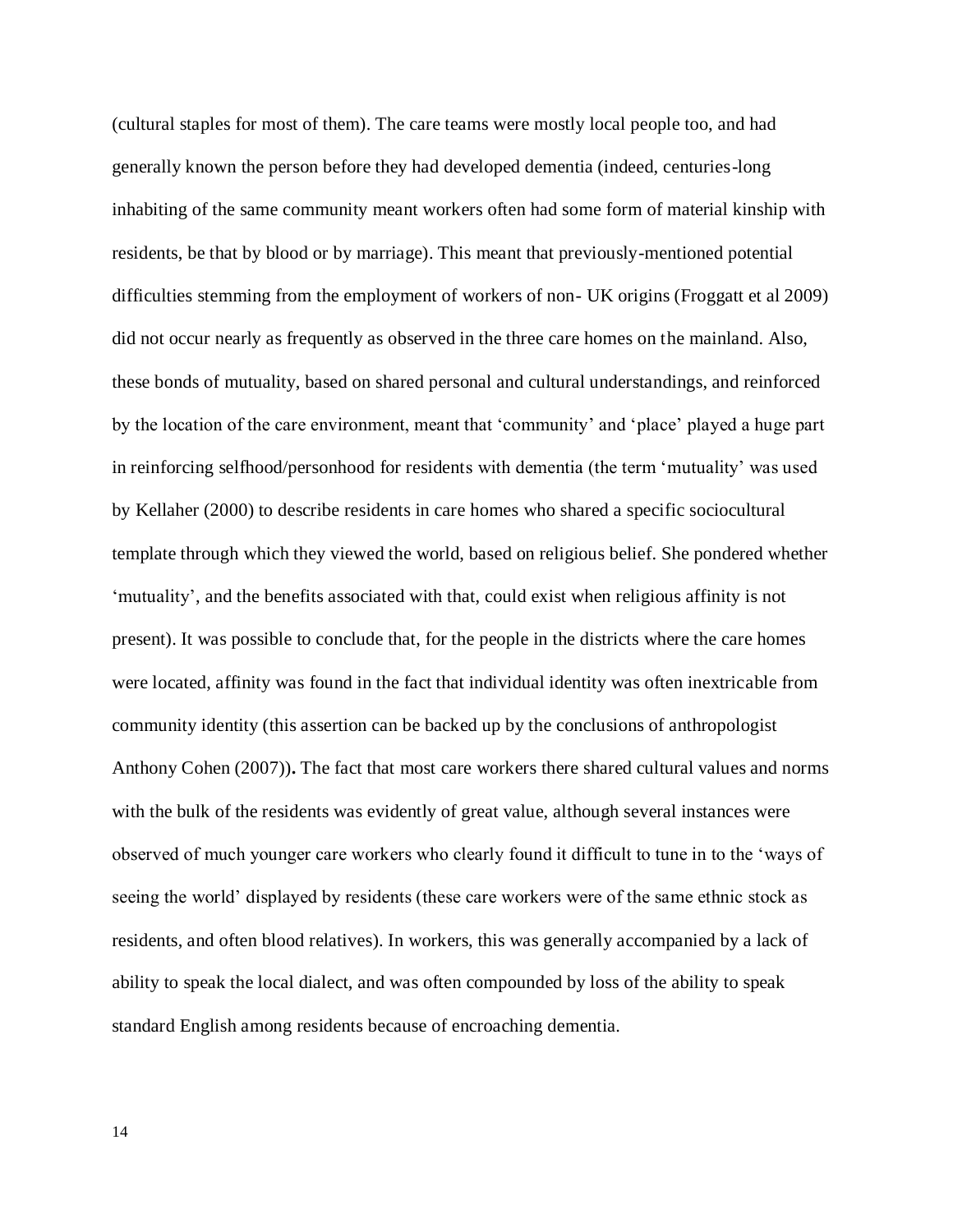## *Ways of working, resources and intergenerational issues.*

'Ways of working' were also often strongly influenced by events in the community. For example, if a wedding took place in one local area it was customary for food from the meal to be sent to the home for residents to enjoy, so that they could 'take part'. 'Newsing' was a major activity, in which different local people would just drop in to the homes and relay community happenings, which very frequently developed into major discussions involving the visitors, residents and staff. It was very rare indeed to see workers approaching residents with dementia, and not interacting with them as they would a cognitively- intact person (even when residents were completely non-communicative). It was clear that their perception of 'who the resident was', was often deep, historical and based on shared community-mediated knowledge and identity. On more than one occasion staff said, while dementia 'certainly changed folk, they're still just who they've always been'.

Of course, this was helped in no small measure by the fact that this local authority is comparatively wealthy. The homes are well-staffed, certainly in comparison to the participating homes on the Scottish mainland. Without a doubt, good staff to resident ratios allowed all of the aforementioned patterns to exist and to flourish.

In all three homes on the Scottish mainland, the amount of time a care worker could spend with a resident was always more sparse. This affected the nature of care. 'Ways of working' in these homes were overwhelmingly dominated by a focus on just getting through daily tasks (and this was observed to be something of an ongoing challenge). While 'in-built' mutuality was generally absent because these homes were situated in urban contexts with greater catchment areas (and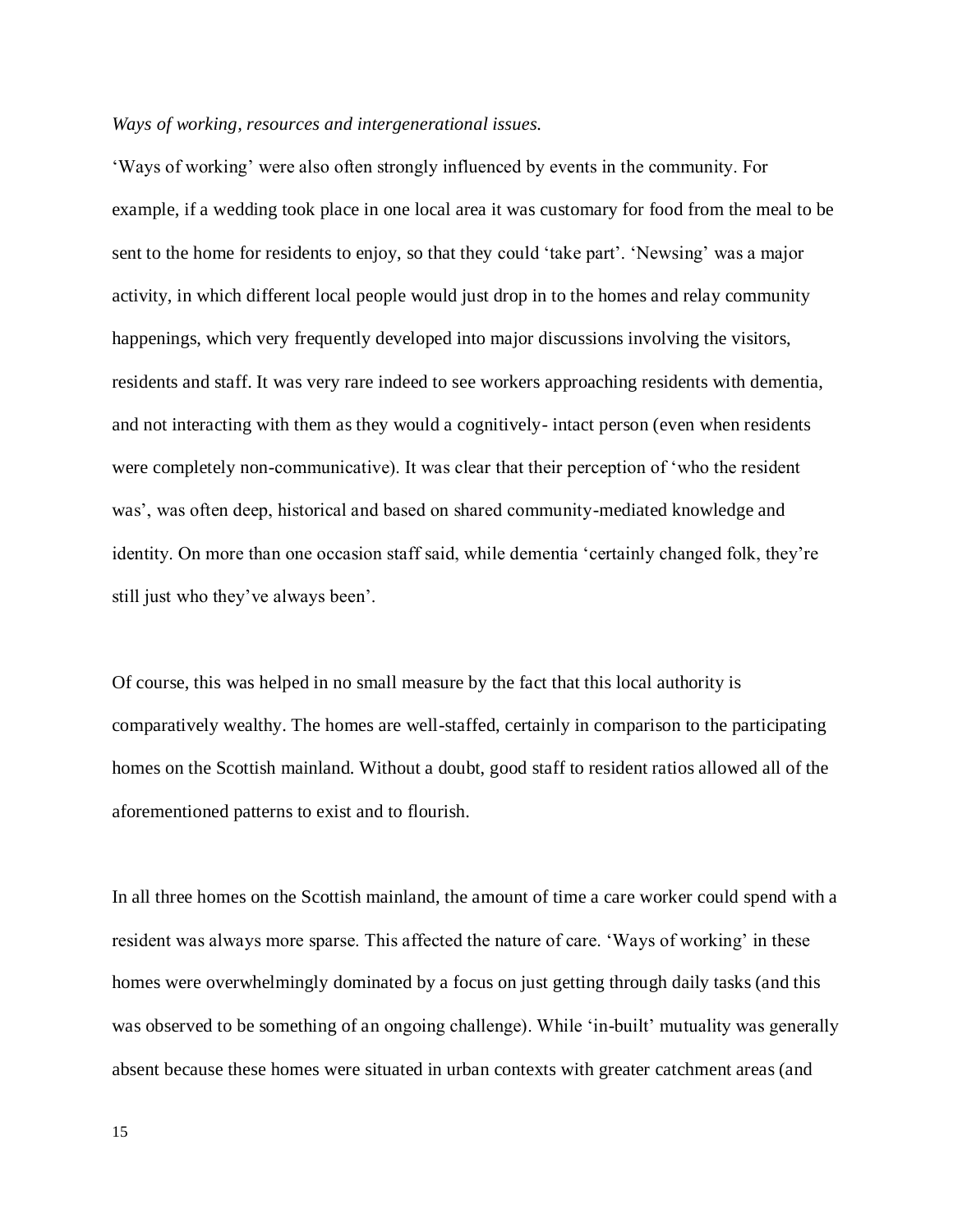many of the workers were from very different formative cultural backgrounds from residents, often of recent immigrant status), workers simply did not have the time to learn much about the people they were looking after. Also, it is probably unfair to criticise the physical location of these urban homes in comparison to those in Shetland, although other issues arose related to built environment which were seen to impact on the staff's opportunities to interact meaningfully with residents. The urban homes were much bigger, and two of them were designed to have large communal living/eating areas where the bulk of residents congregated. These comparatively large groups of people with dementia in 'warehouse' communal areas, with very few staff among them, were the locus of significant verbal and physical conflict between residents; much more than was seen in the smaller, more heavily staffed Shetland homes. Staff had to spend a significant part of their time addressing this, rather than being able to put that scarce resource to better use.

Similar intergenerational cultural differences were observed to those seen in the Shetland homes, with younger care workers sometimes struggling with the dialect of their ethnically-identical elders (this was most pronounced in the Aberdeen homes). The interview-based 'folk domain analysis' broadly mirrored these outcomes.

## **Outcomes; folk domain analysis**

## *Community, identity and 'person –centred care'.*

During interview, care staff in Shetland were more likely to speak at length (indeed, to focus) on the importance of strong mutual connections to the surrounding community and how that assisted them immeasurably in 'kennin' (knowing) residents, as a prerequisite for good care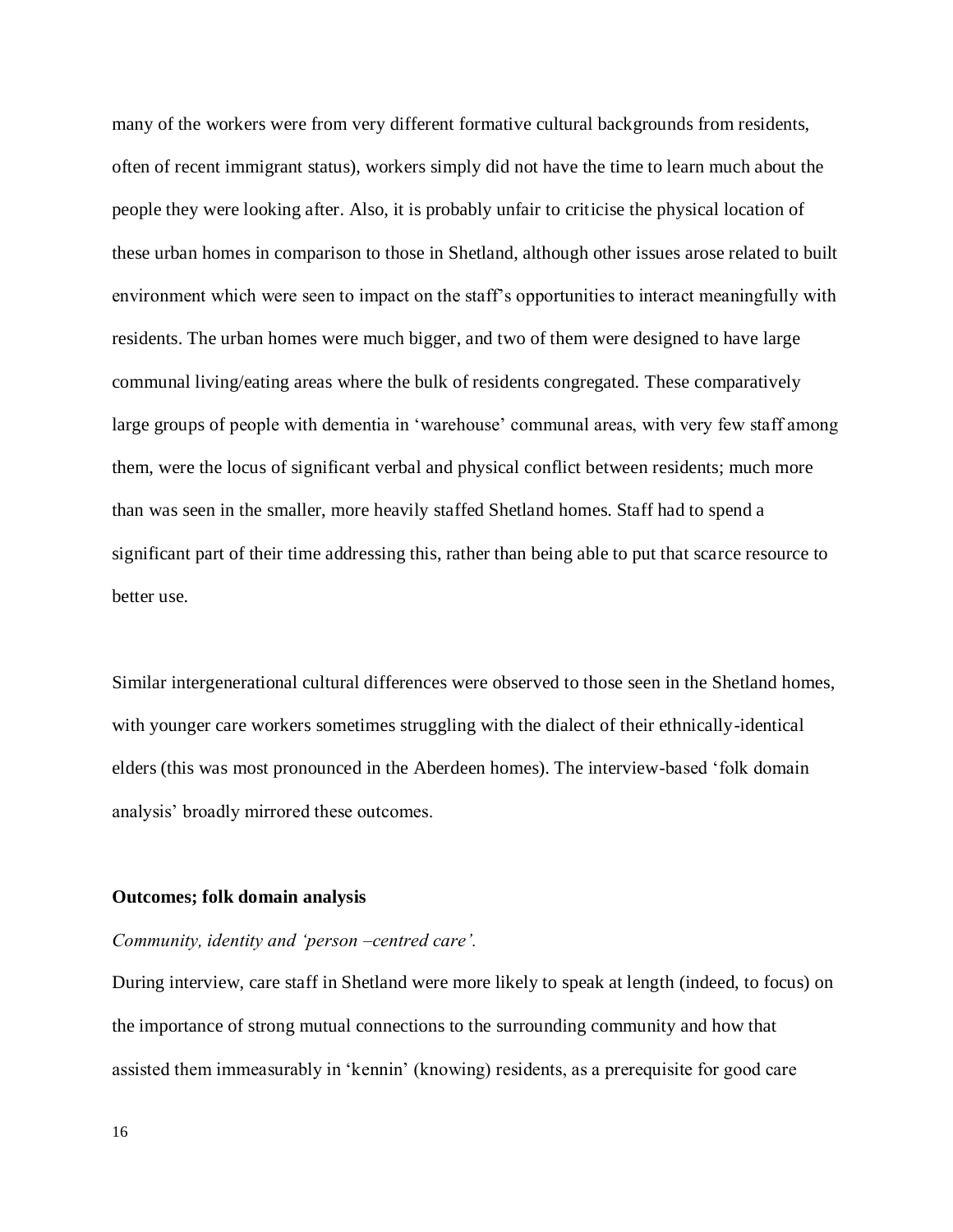processes. 'Dir wir ain' ('they are our own people') featured several times as a statement in interviews. Negative pressures on care processes were rarely described by workers, and were never the main focus of their answers. Interestingly, if asked specifically about 'person-centred' care, they tended to elaborate a truncated 'textbook' appreciation of 'individualising' care, rarely linking this to their actual practice or to what constituted 'good' care in their particular place of work. It could be inferred that, although their interactions with residents were very reflective of many tenets of theoretical person-centred care, they thought that 'official' person – centred care was simply 'care of the individual' (Brooker (2007) affirms that this is often the case in the minds of practitioners, managers and policymakers). These workers appeared to perceive person-centred care as something of an externally-originating 'party line', which they *should* know about, and were *meant* to subscribe to (while in their own words rarely linking person-centred care to what they described as most necessary for 'good' care, which, paradoxically *did* often coincide with the theory of person-centred care). It is interesting to speculate that, even if Kitwood had never penned his seminal body of work, care processes in these locations would probably have been person-centred anyway. Brooker (2007 p.12) argues that, in many settings, care is person-centred in name only (she considers that a major 'challenge for this century' is how to get person-centred theory into everyday practice). In these Shetland care homes, the opposite was broadly true; many aspects of care were very person-centred with little apparent awareness that this was the case. Less so in the mainland homes.

Most of the care staff in the mainland homes usually divulged something of what they thought 'person-centred' care *should* be (again, usually focusing on care of the 'individual'). 'Links to the community' or the care home's place in the community were almost completely absent from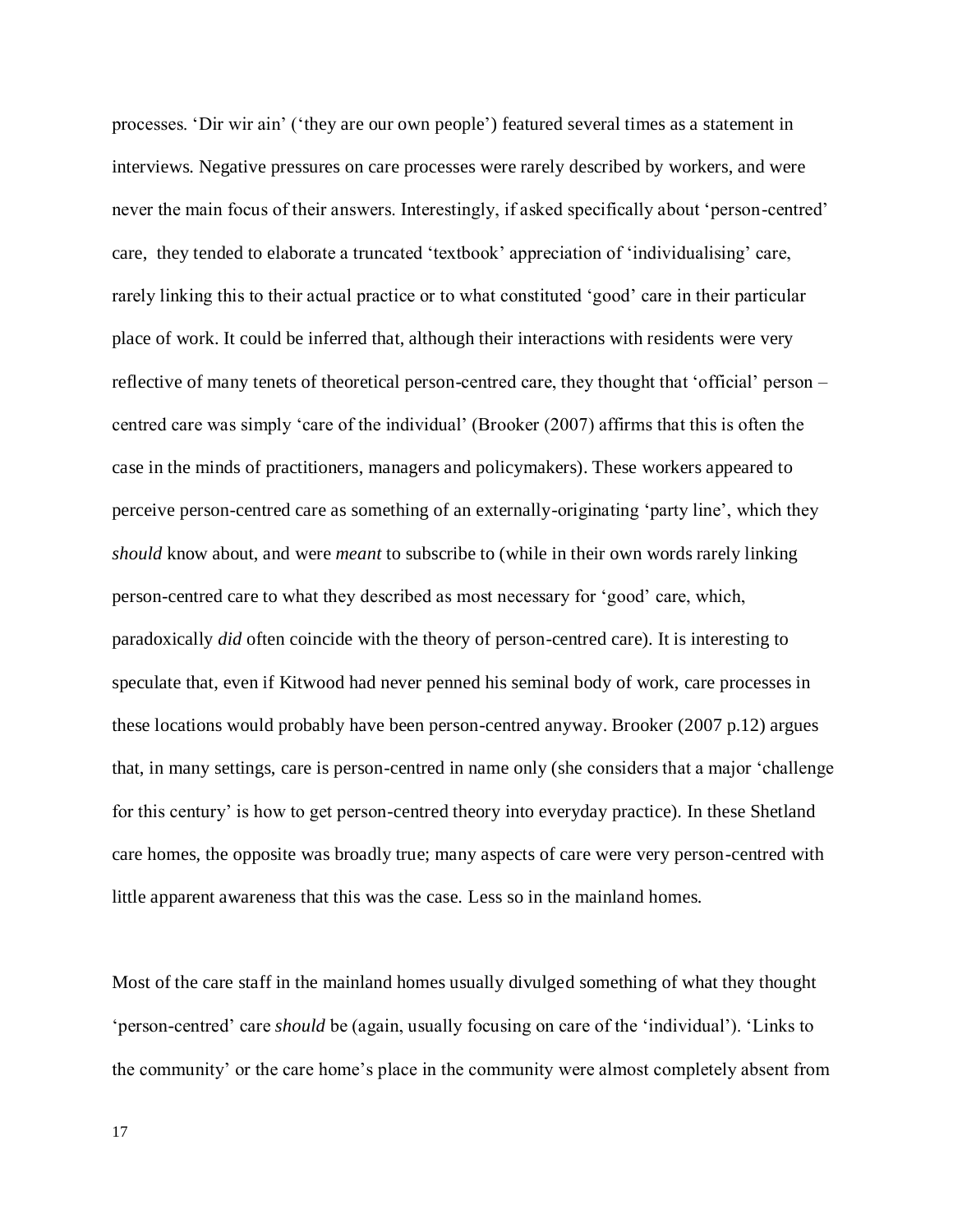their responses , and the focus of their stories was very often on what *prevented* good, personcentred, or culturally-effective care occurring in their place of work. Lack of staff/lack of time, ongoing budget cuts, and communication problems being chief among these, although sentiments which could have been based on racial prejudice were also represented ('the *(specific ethnic group named)* working here are very lazy)! 'Poor team spirit' was linked to this too by interviewees in the mainland homes, and a major part of that revolved around the reported poor pay, and poor terms and conditions associated with their jobs. The worth of a good unit manager was a point shared by staff in both remote/rural and mainland settings. This paper will be concluded in a summary of the most important points stemming from the research, after a section which looks at potential limitations of the research.

## *Potential Limitations*

A number of dynamics exist which may have affected the study's findings.

Firstly, the small size of the study (involving only six care homes) means that claims to broad generalisability of the conclusions have to be viewed with caution. Rather, the study should be treated as a pilot, and the conclusions as questions for further research.

Additionally, in work which is by definition deeply interpretive, conclusions have been reached using a degree of intuition. Thus, the potential for outcomes to be skewed by the influence and perceptions of the researcher will always be present (beginning with the 'Hawthorne effect' on observed behaviour, and extending to the researchers own culturally-bound worldview). Perhaps the most significant potential limitation was that residents were not interviewed. The decision was taken to go down that route when it became clear that the residents involved in observation were all very significantly cognitively impaired. Having said this, it may have been possible to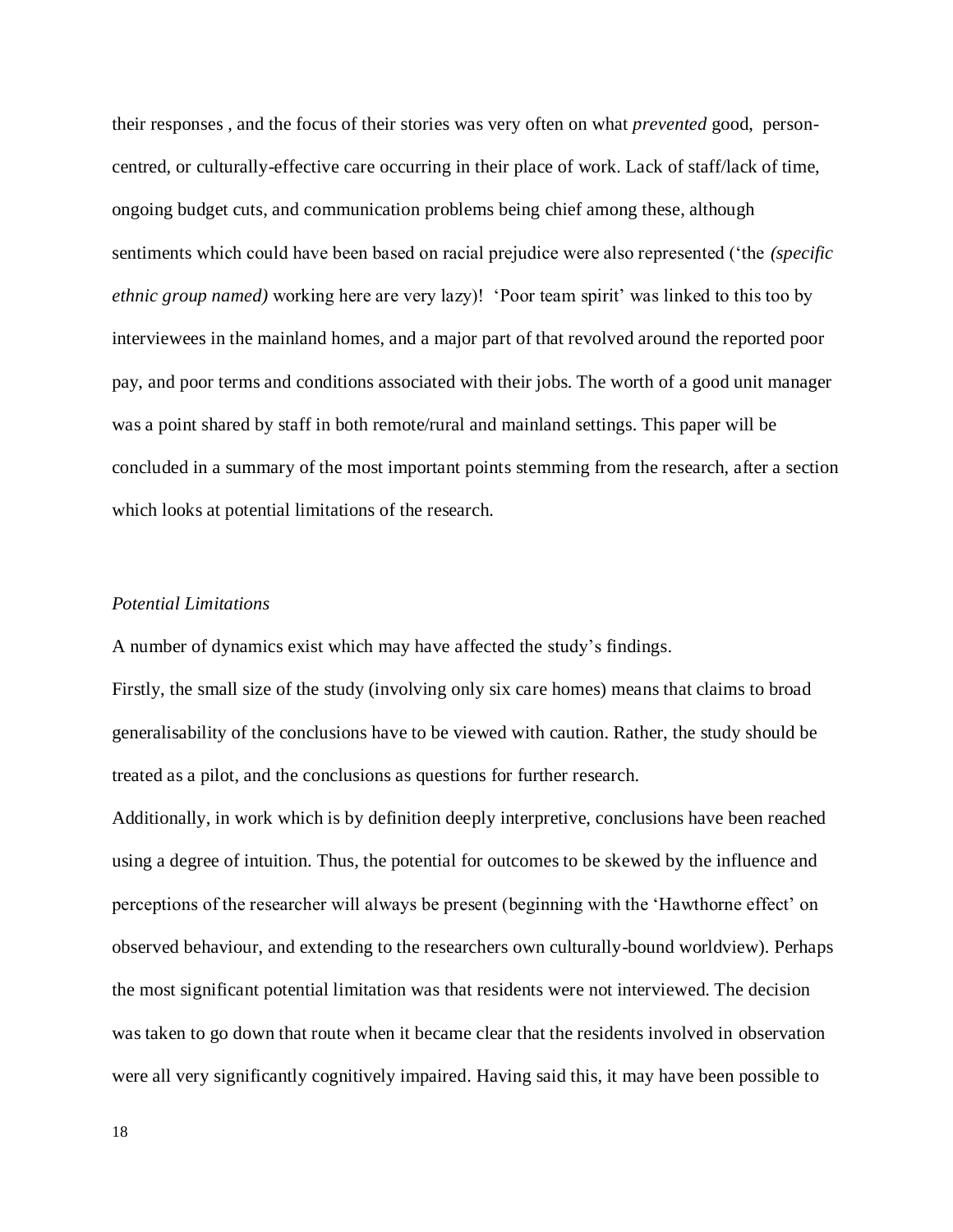interview some of these people using sensitively-considered approaches (after considerable work in how to go about doing this had taken place), and there is a definite chance that valuable insights were lost to the study.

## **Conclusions**

There are few studies which investigate the connections between cultural differences and processes of care in Scottish care homes, and few which have examined claimed person-centred approaches being enacted. These factors should be coupled to the recognition that there is a general worldwide dearth of literature on the interplay between ethnicity, culture and dementia. There is very little empirical research evidence that person-centred care takes place at all in Scottish care homes. If it can be accepted that an individual's cultural make-up is a vital component of their sense of self, that maintaining a sense of self is fundamental to personcentred care, and that selfhood may be particularly vulnerable when people with dementia go to live in care homes, the significance of this lack of knowledge looms large. If this is coupled with contentions made in this paper that existing perceptions of the nature and effects of cultural diversity (as these actually bear on Scottish health and social care populations) are weak, then further ramifications begin to appear. In short, if current discourses which structure care delivery for people with dementia in long-term care in Scotland show little acknowledgement of the sociocultural processes which combine to make people *who they actually are*, many claims to person-centred approaches must be questionable. This statement can be set alongside the finding that 'person-centred' care in action (including the sociocultural component), varied enormously in quality between the six care homes. As described, numerous factors contributed to this, and issues stemming from cultural differences between individuals play no small part. Inter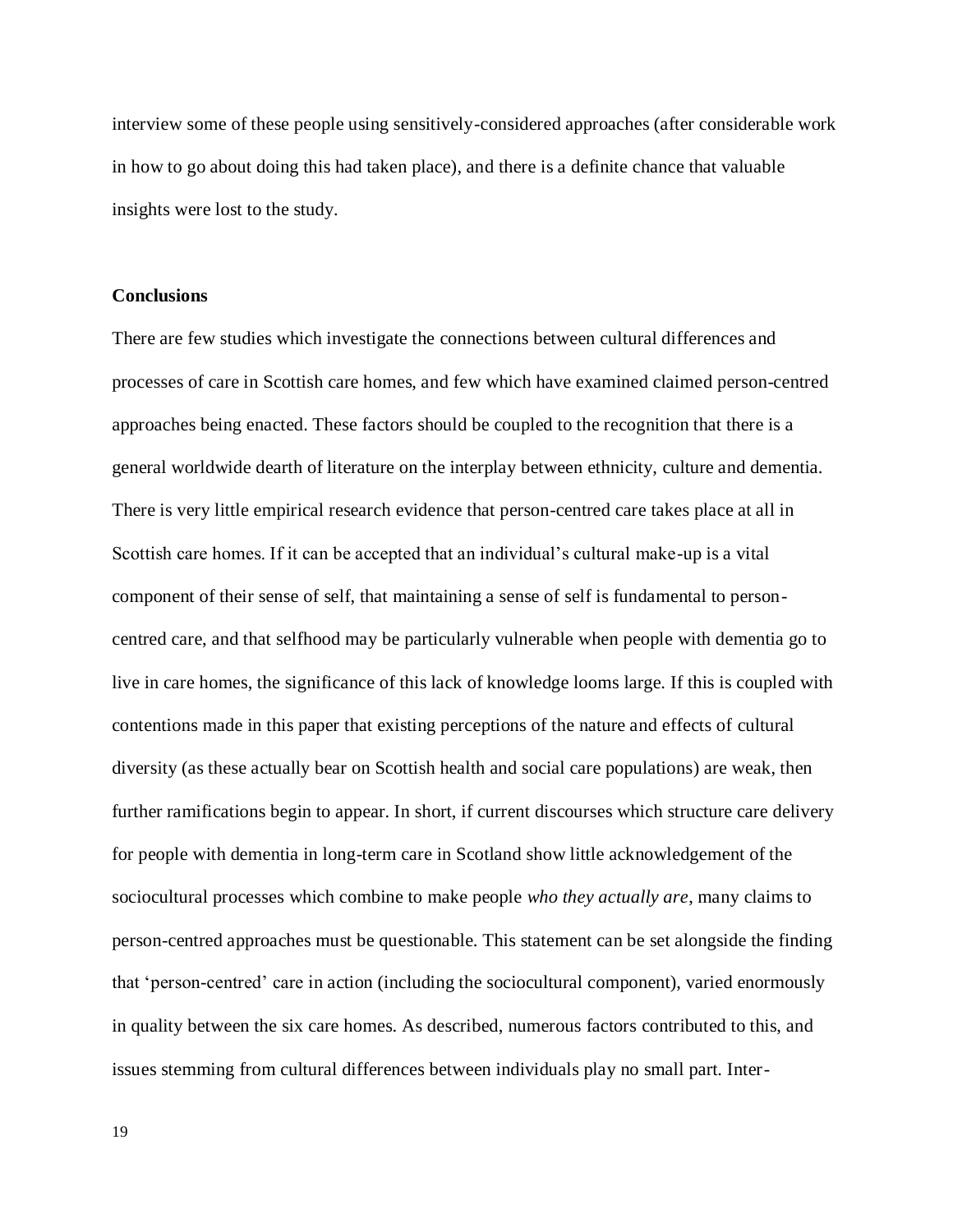generational cultural differences between residents and care workers, and the impact of workers of recent immigrant origin on processes of care were chief among these. These are each worthy of further research in their own right. Of particularly significant interest, however, is the observation that 'natural' person-centred approaches are likely to be in ongoing action in Scottish communities, albeit in virtually unnoticed ways. This study suggests that 'mutuality' (and the benefits associated with that) can occur via a shared sense of 'community/place'. While a major 'challenge for this century' is how to get person-centred theory into everyday practice, this study suggests that it might be equally valid to seek and acknowledge 'natural' personcentred approaches where they occur, and draw lessons from these back into theory/practice guidelines for wider application. Thus, more focus must be given to looking for some of these answers between people, among groups, and in specific communities. In this way, 'communitycentred care' might be developed with new emphasis as intrinsic to grounded, useable, and locally relevant person-centred care, in a true 'bottom –up' approach. Potentially, recognising, formalising and utilising existing 'community caring capacity' could be a much more efficient (as well as effective) way of delivering services. Furthermore, insights into the sociocultural phenomena which predispose particular affinity groups of people to better care for members with dementia, could be used in developing new approaches with utility to areas which lack this natural tendency. This study is one small, tentative step in that direction.

## **Key points**

 'Person-centred care', regardless of stated organisational philosophies and the understandings of front-line staff, is likely to occur in a very haphazard manner in different Scottish care homes.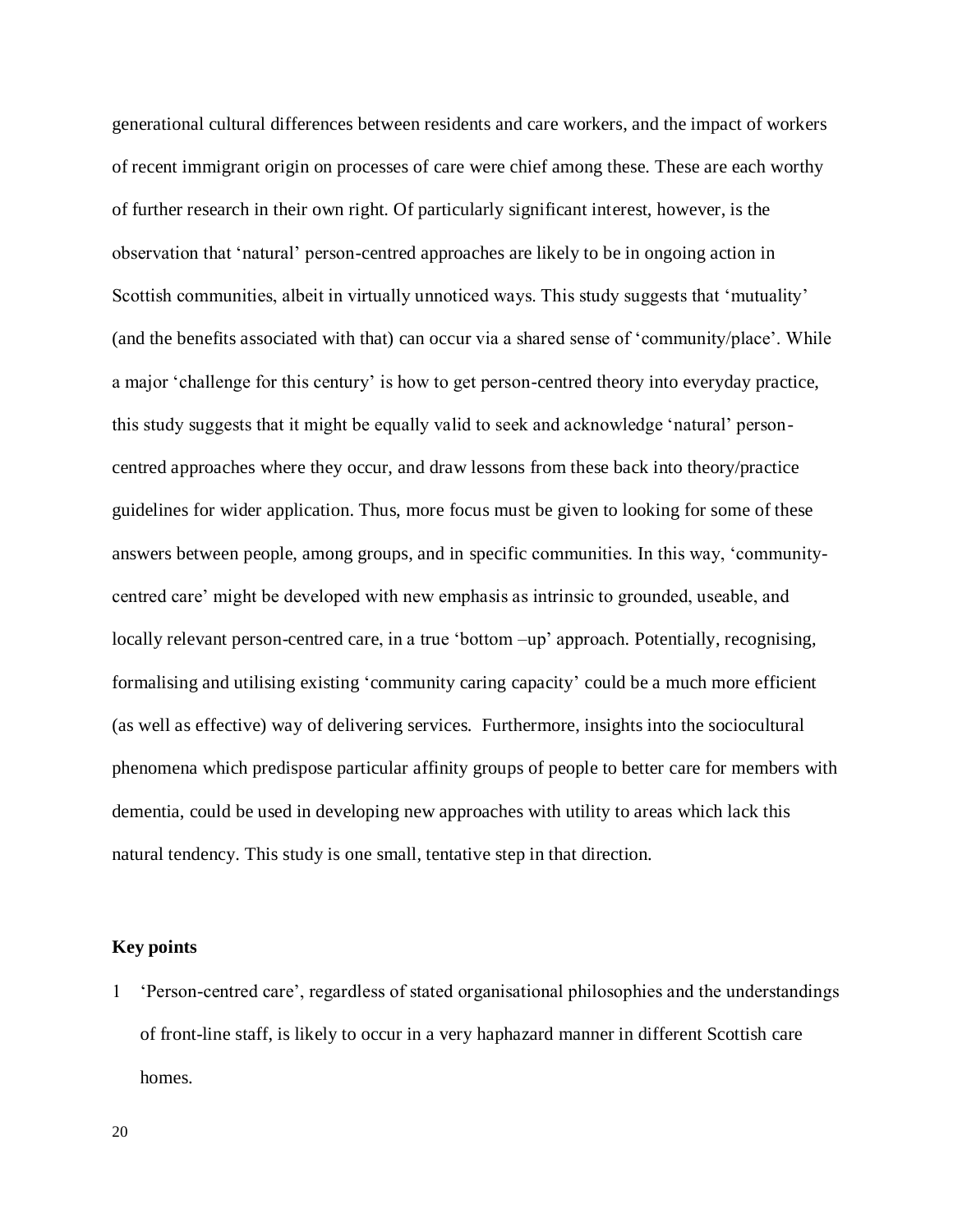- The effects on such care processes of cultural differences between care workers and residents (and sometimes between care workers) is likely to be significant at times, and is currently illunderstood.
- The effect on care processes of cultural *affinities* between care workers and residents within defined communities is very poorly acknowledged and understood. Nevertheless, this could represent a repository of insights which might be tapped to expand/enhance the 'personcentred' school, and increase the immediate applicability of person-centred care to specific communities.

## **Statement of ethical approval**

Ethical approval to conduct the research discussed in this article was granted by 'Scotland A REC' research ethics committee on 22<sup>nd</sup> February 2010 (reference number 09/MRE0083).

## **Statement of funding**

The PhD study discussed in this article was fully funded by British United Provident Association (BUPA).

## **Declaration of contribution of authors**

All named authors made a substantial contribution to the conception and design, the drafting of the article, its critical revision for intellectual content, and approval of the final version for publishing.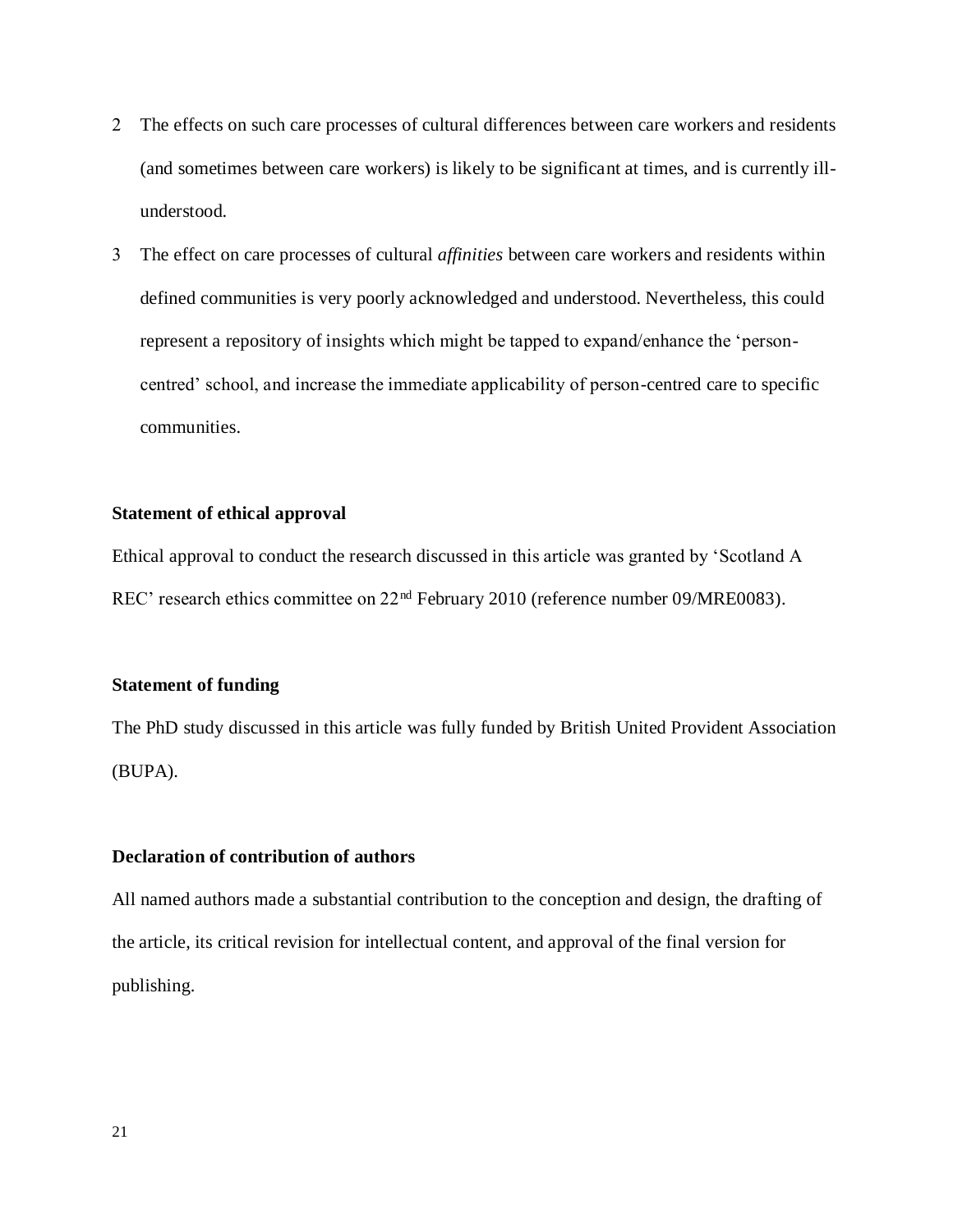# **Conflict of interests**

None

## **Acknowledgements**

The authors would like to express their gratitude to >*insert name and organisation<* for his unstinting support throughout the process.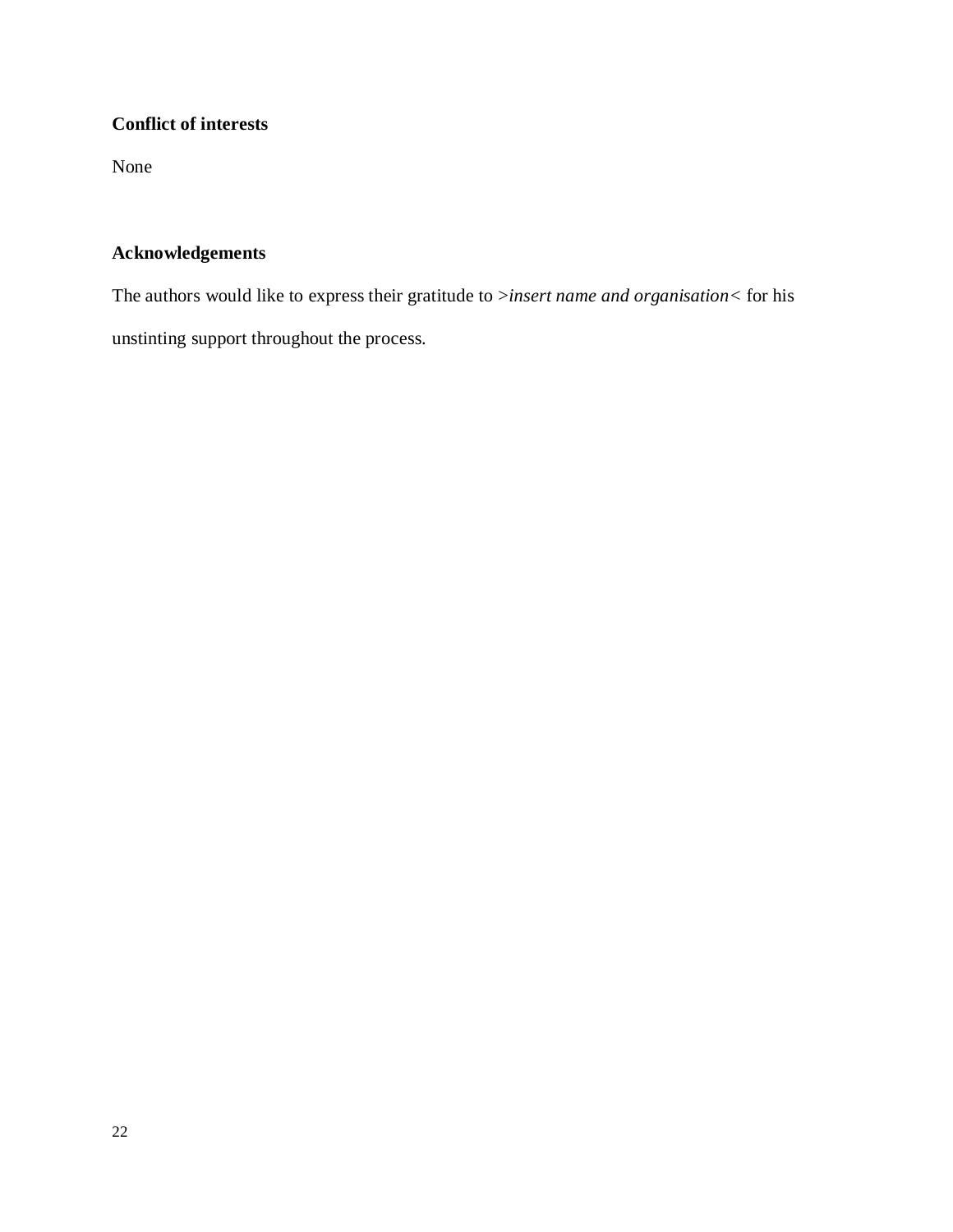## **Reference List**

Betancourt J, Green A, Carrillo J and Ananeh- Firempong O. 2003, Defining cultural competence; a practical framework for addressing racial/cultural disparities in health and healthcare, *Public Health Reports,* July/Aug, pp. 293-302.

Bowes A. and Wilkinson H. 2003, 'We didn't know it would get that bad'; South Asian experiences of dementia and the service response, *Health and Social Care in the Community,*  vol.11, no.5, pp.293-302.

Brooker D. 2007, *Person-Centred Care; Making Services Better,* Jessica Kingsley Publishers, London.

Cartrite B. 2009, *Ethnopolitical Mobilisation in the North Sea Region,* unpublished paper, Alma College, Michigan.

Chaudhury H. 2008, *Remembering Home: Rediscovering the Self in Dementia,* John Hopkins University Press, Baltimore.

Cohen A. 1987, *Whalsay: Symbol, Segment and Boundary in a Shetland Island Community,*  Manchester University Press, Manchester.

Cox C. 2007, *Dementia and Social Work Practice*, Springer, New York

Culley L. 2006, Transcending transculturalism? Race, ethnicity and healthcare, *Nursing Enquiry,* vol.13, no.2, pp.144-153.

Duffy M. 2001, A critique of cultural education in nursing, *Journal of Advanced Nursing,* vol.3, no.4, pp. 487-495.

Edvardsson and Nordvall 2008, Lost in the present but confident of the past; experiences of being in a psycho-geriatric unit as narrated by persons with dementia, *Journal of Clinical Nursing,* vol.17, no. 4, pp.491-498.

Froggatt K, Davies S, and Meyer J. 2009, *Understanding Care Homes; a Research and Development Perspective,* Jessica Kingsley Publishers, London.

Hickman, Walter, Morgan and Bradley 2000, *A Hidden Population in Multi-Ethnic Britain: The Second-Generation Irish,* (online), available at [http://www.londonmet.ac.uk/research](http://www.londonmet.ac.uk/research-units/iset/projects/esrc-hidden-population.cfm)[units/iset/projects/esrc-hidden-population.cfm,](http://www.londonmet.ac.uk/research-units/iset/projects/esrc-hidden-population.cfm) accessed 23<sup>rd</sup> July 2010.

Kellaher L. 2000, *A Choice Well Made: Mutuality as a Governing Principle in Residential Care,*  Centre for Policy on Ageing, London.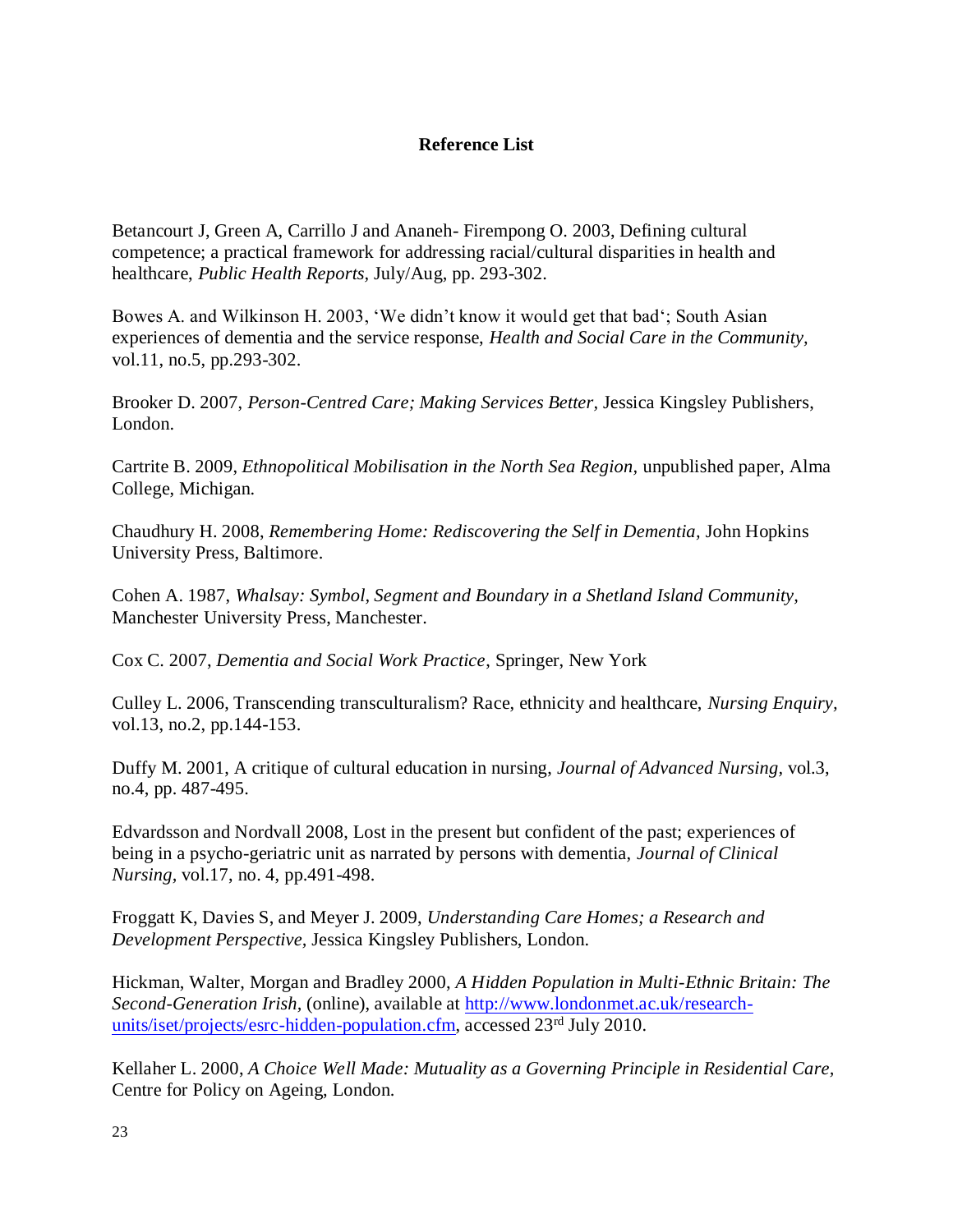Kitwood T. 1997, *Dementia Reconsidered: The Person Comes First,* Open University Press, Buckingham.

Leininger M. 1997, Transcultural nursing practice to transform nursing education and practice; 40 years, *Image; Journal of Nursing Scholarship,* vol.29, no.4, pp.341-347.

Mitchison R. 2002, *A History of Scotland*, Routledge, London.

Mold F, Fitzpatrick J, and Roberts J. 2005, Minority ethnic elders in care homes: a review of the literature, *Age and Ageing,* vol. 34, no.2, pp.107-113.

Office of National Statistics (2014), *Guidance and Methodology:Ethnic Group, National Identity and Religion* (online), available at http:www.ons.gov.uk/ons/guide-method/measuringequality/equality/ethnic-nat-identity-religion/ethnic-group/index.html#10, accessed 16<sup>th</sup> Oct. 2014

Office of National Statistics (2010), *National Statistics Online: Focus on- Ethnicity and Identity*  (online), available at http://www.statistics.gov.uk/focuson/ethnicity/, accessed 22nd May 2010.

Orulv 2010, Placing the place, and placing oneself within it: (dis)orientation and (dis)continuity in dementia, *Dementia: The International Journal of Social Research and Practice,* vol. 9, no.1, pp. 21-44.

Parker I. 1992, *Discourse Dynamics; Critical Analysis for Social and Individual Psychology,*  Routledge, London.

Sabat S. 2001, *The Experience of Alzheimer's Disease; Life Through a Tangled Veil,* Wiley-Blackwell, New Jersey.

Scottish Executive 2010, *Scotland's National Dementia Strategy,* Edinburgh.

Scottish Executive 2007, *All Our Futures: Planning for a Scotland with an Ageing Population,*  Edinburgh.

Scottish Executive Health Department 2002, *Fair for All; Improving the Health of Ethnic Minorities and the Wider Community in Scotland,* SEHD, Edinburgh.

Sewell H. 2009, *Working with Ethnicity, Race and Culture in Mental Health, Jessica Kingsley* Publishers, London.

Shenk D. and Groger l. 2006, *Ageing Education in a Global Context,* Haworth Press, New York.

Spradley J. 1980, *Participant Observation,* Harcourt Brace Jovanovich, New York.

Spradley J. 1979, *The Ethnographic Interview,* Harcourt Brace Jovanovich, New York.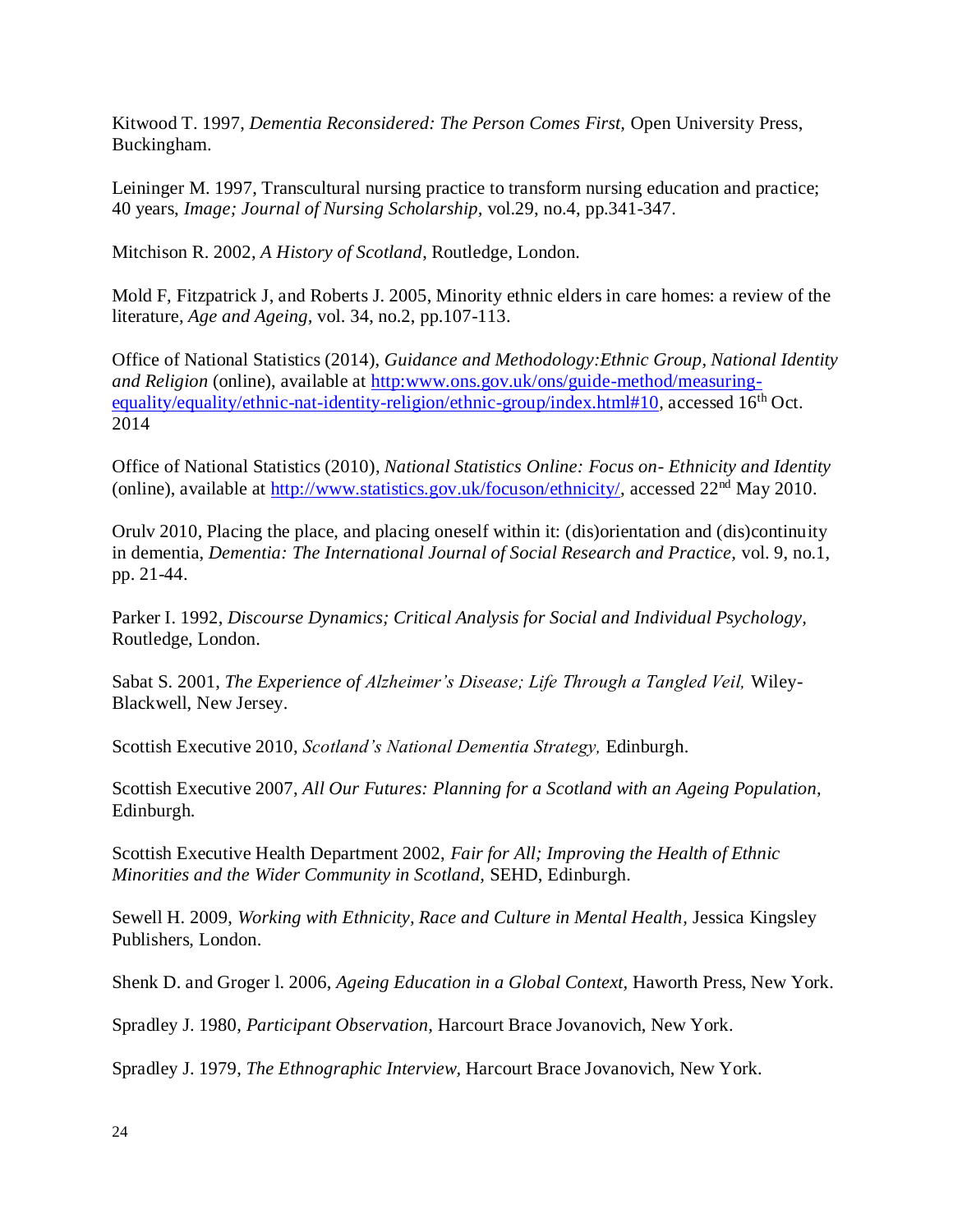Stevenson A. 2010, *Cultural Issues in Psychology,* Routledge, Hove.

Trevor-Roper H. 2003, The invention of tradition: the Highland tradition of Scotland, in, *The Invention of Tradition,* ed. E. Hobsbawm, Cambridge University Press, Cambridge.

## **Address for corresponding author**

>*insert name<*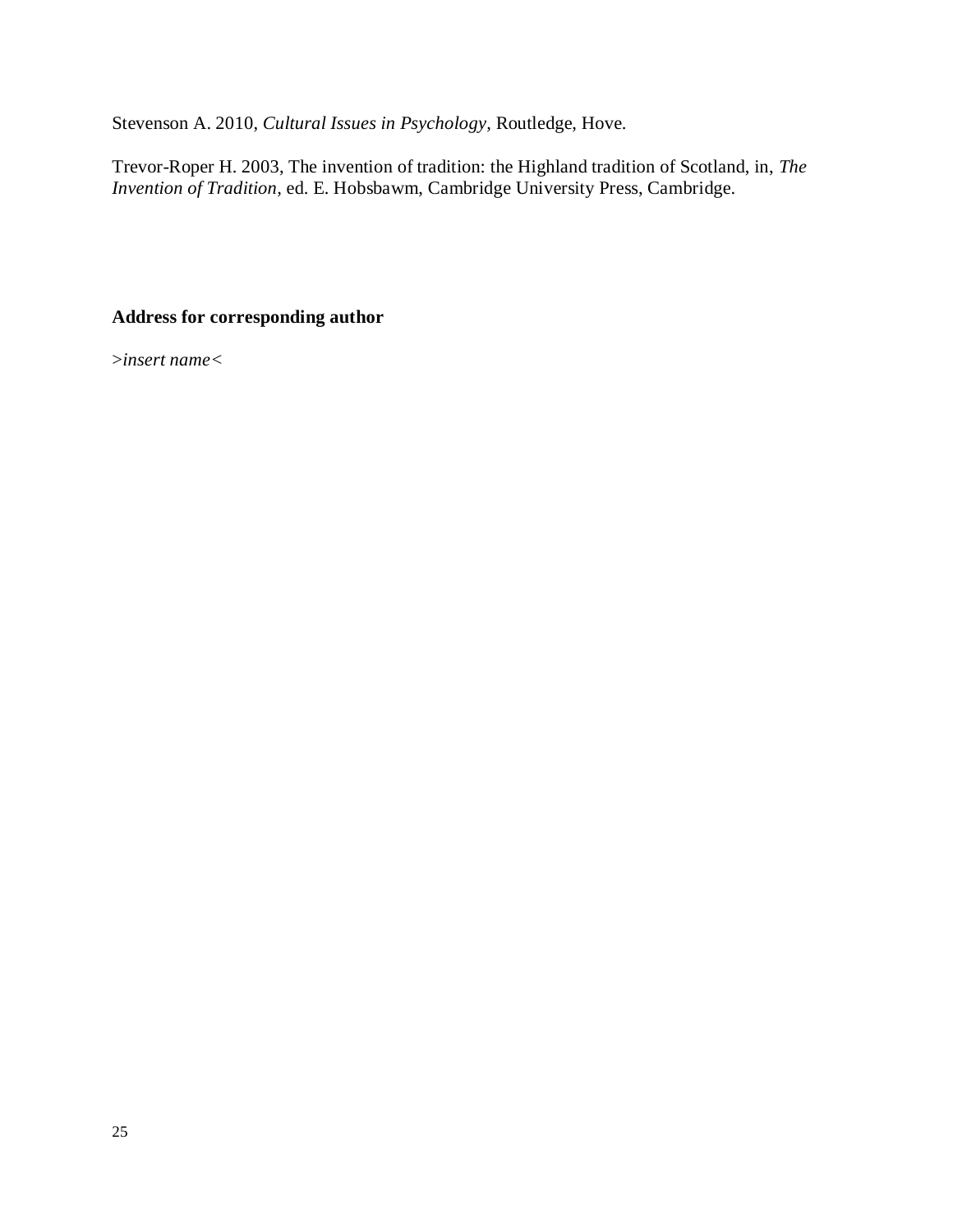**Table One;** *frequencies of occurrence of supporting (in bold type) and inhibiting (in plain type) analytical domains per care home* 

| Rosetree<br>Care<br>Centre | Care<br>Centre        | Undertonbank Bonnyview<br>Care<br>Centre |     | Balmeddich Michaelpark Westmont<br>Care Home Care Home Care Home |            |
|----------------------------|-----------------------|------------------------------------------|-----|------------------------------------------------------------------|------------|
|                            | (Shetland) (Shetland) | (Shetland)                               |     | (Glasgow) (Aberdeen)                                             | (Aberdeen) |
| 615                        | 252                   | 188                                      | 179 | 84                                                               | 482        |
| 5                          | 18                    | 55                                       | 796 | 386                                                              | 520        |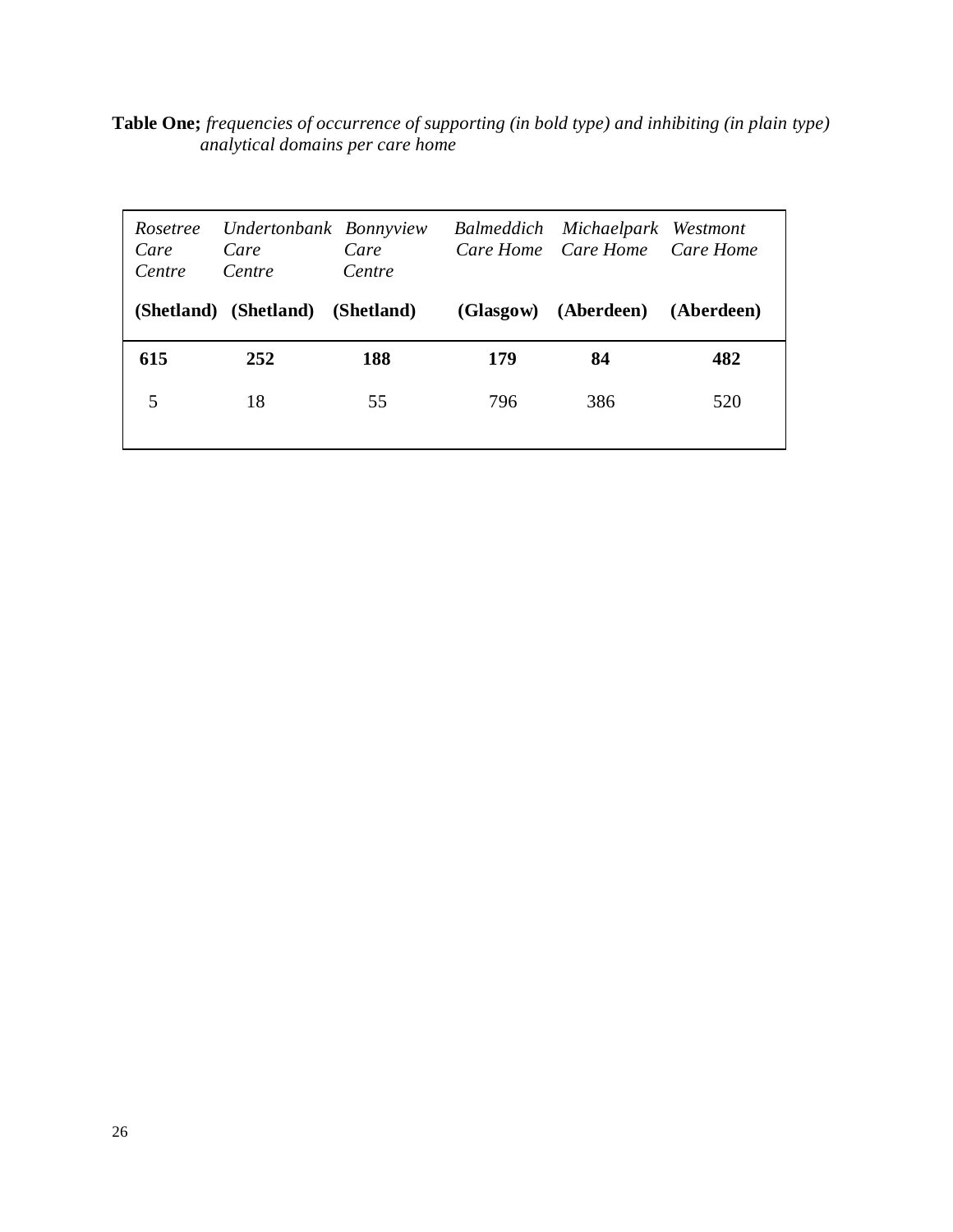